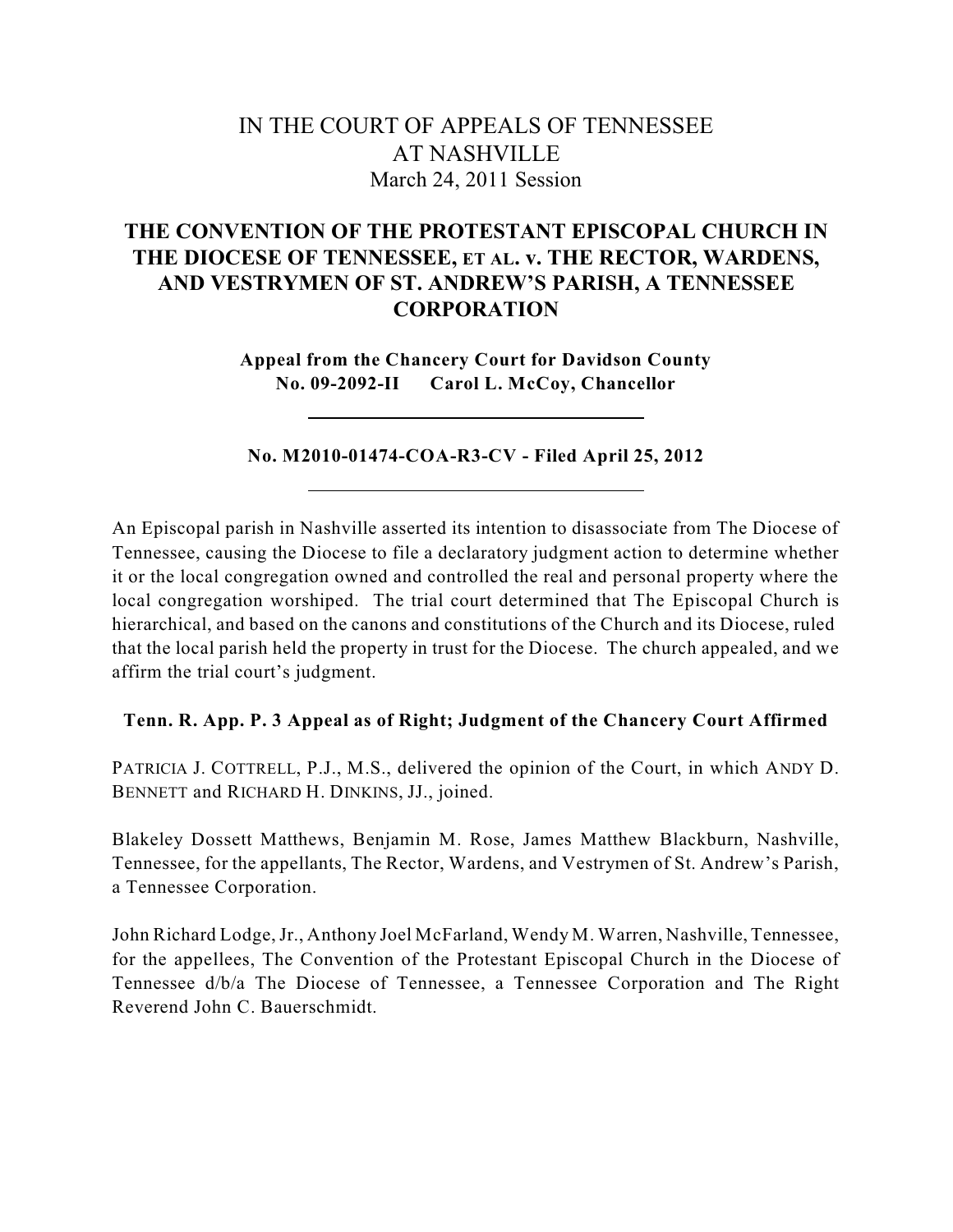#### **OPINION**

This case concerns a dispute between the Convention of the Protestant Episcopal Church in the Diocese of Tennessee and Bishop John C. Bauerschmidt (the "Diocese of Tennessee" or the "Diocese"), on the one side, and the Rector, Wardens, and Vestrymen of St. Andrew's Parish ("St. Andrew's"), on the other, over real and personal property located at 3700 Woodmont Boulevard in Nashville, Tennessee (the "Property"), where St. Andrew's church has been located for more than fifty years. As the result of certain decisions made by The Protestant Episcopal Church in the United States of America ("The Episcopal Church") in 2003, St. Andrew's informed the Diocese of Tennessee in 2006 of its desire to join a different diocese, which was part of a different church. The Diocese tried to resolve St. Andrew's concerns over the next few years.

When reconciliation talks failed, individual members of St. Andrew's announced in April of 2009 their decision to disassociate from the Diocese and The Episcopal Church. In the fall of 2009, when it became clear St. Andrew's did not intend to remain a part of the Diocese, the Diocese filed a complaint for declaratory relief and an accounting of all property located on or associated with the Property. The Diocese asked the court to declare that the Property is impressed with a trust in favor of the Diocese and that, as a result of the trust, the Diocese has the sole right to occupy and use the Property. St. Andrew's contested the Diocese's claim, arguing the Property belongs to it by virtue of a negotiated warranty deed and that there is no trust because the general rules of the Episcopal Church and the Diocese relating to property do not apply to St. Andrew's on account of its special relationship to the Diocese. The trial court, applying neutral principles of law, found that a trust existed in favor of the Diocese. Consequently, the trial court determined the property belonged to the Diocese. St. Andrew's appealed.

### **I. FACTUAL BACKGROUND**

Following discovery, the Diocese moved for summary judgment. The trial court entered an order granting the Diocese's motion in which it set out its findings of fact and conclusions of law, including the following:

The Protestant Episcopal Church in the United States of America is a hierarchical religious body in structure and governance, composed of essentially three tiers, each being bound by the decisions of the higher tier, with the General Convention of the Protestant Episcopal Church exercising ultimate authority. The Plaintiff, The Convention of the Protestant Episcopal Church in the Diocese of Tennessee, d/b/a, The Diocese of Tennessee, operates at the second level and the Defendant, St. Andrew's, is found at the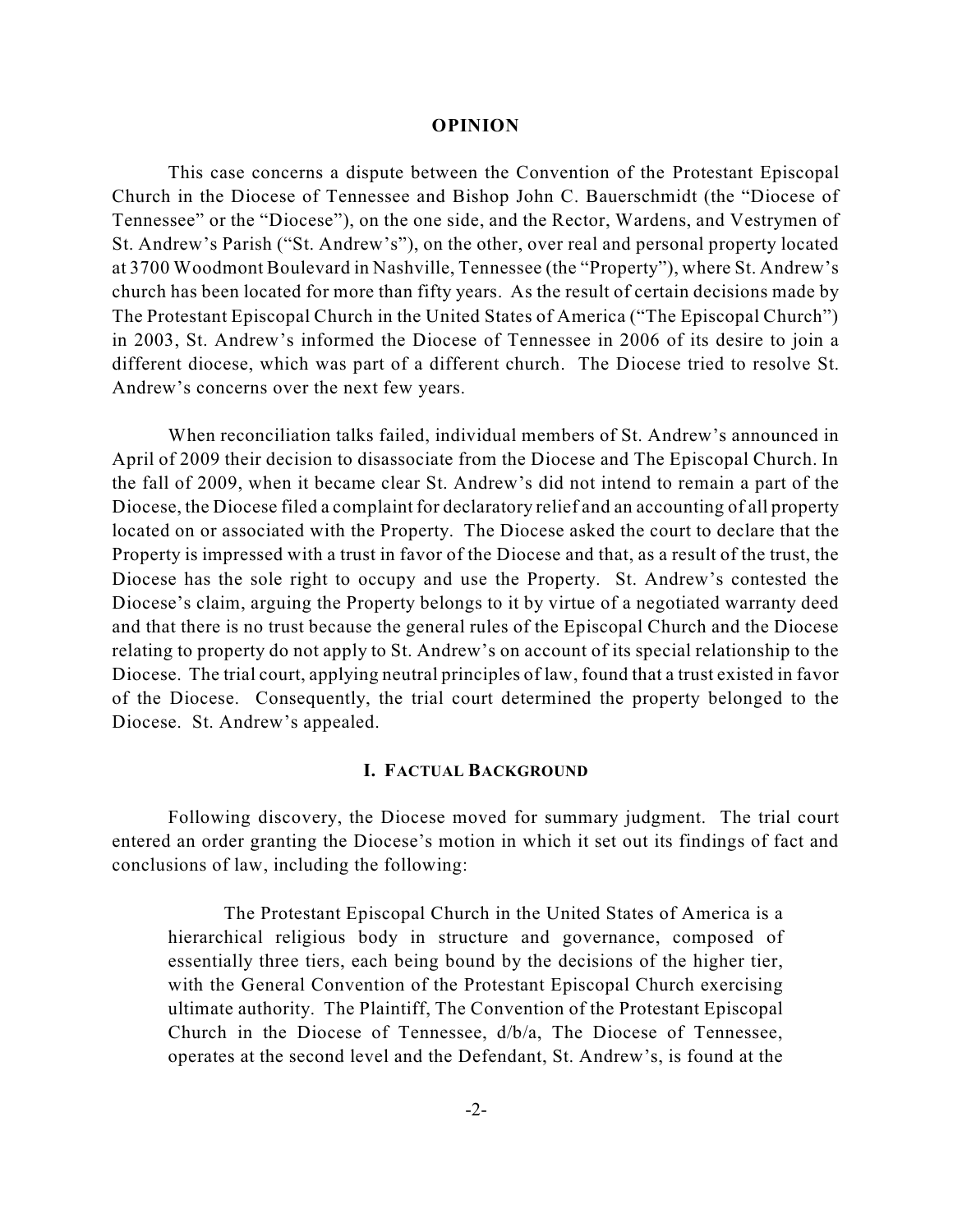third tier which is composed of the individual churches, parishes and missions.

The Diocese has its own Constitution and Canons that supplement, and must not be inconsistent with, the Church's Constitution and Canons. Article II of the Constitution of the Diocese provides that the Diocese has acceded to and adopted the Constitution of the Protestant Episcopal Church in the United States of America. The Diocesan Constitution, adopted by the General Convention in 1789 has been revised throughout the years . . . .

In 1957, the Cheek family sold the real property located at 3700 Woodmont Boulevard, Nashville, Tennessee, and the subject of this motion, for \$50,000 to the Wardens and Vestrymen of the Church of the Advent, which, in 1966, conveyed the title and outstanding indebtedness to the Diocese by warranty deed.

. . .

The Defendant St. Andrew's parish was created as a mission by the Diocese in 1889 and granted permission by the Diocese to organize as a parish in the Diocese in 1960. When the mission congregation applied for membership in the Diocese in 1960, the members of the mission executed Articles of Association and acknowledged in writing that they would "accede to the constitution, canons, doctrine, discipline and worship of the Episcopal Church in the Diocese of Tennessee."

[St. Andrew's moved to the Property in 1965.] In April, 1966, the parish incorporated as "The Rector, Wardens and Vestrymen of St. Andrew's Parish." At the time of incorporation, the parish incorporators again acknowledged and acceded in writing to the "constitution, canons, doctrine, discipline and worship of the Episcopal Church in the Diocese of Tennessee." Thereafter, St. Andrew's parish was made a constituent part of The Episcopal Church and the Diocese of Tennessee.

In November, 1966, the Diocese, through its Bishop at that time, executed a warranty deed, conveying title in the real property to "The Rector, Wardens and Vestrymen of St. Andrew's Parish."

In January, 1978, St. Andrew's amended its corporate charter to delete the provision which stated "This corporation acknowledges and accedes to the constitution, canons, doctrines and worship of the Episcopal Church in the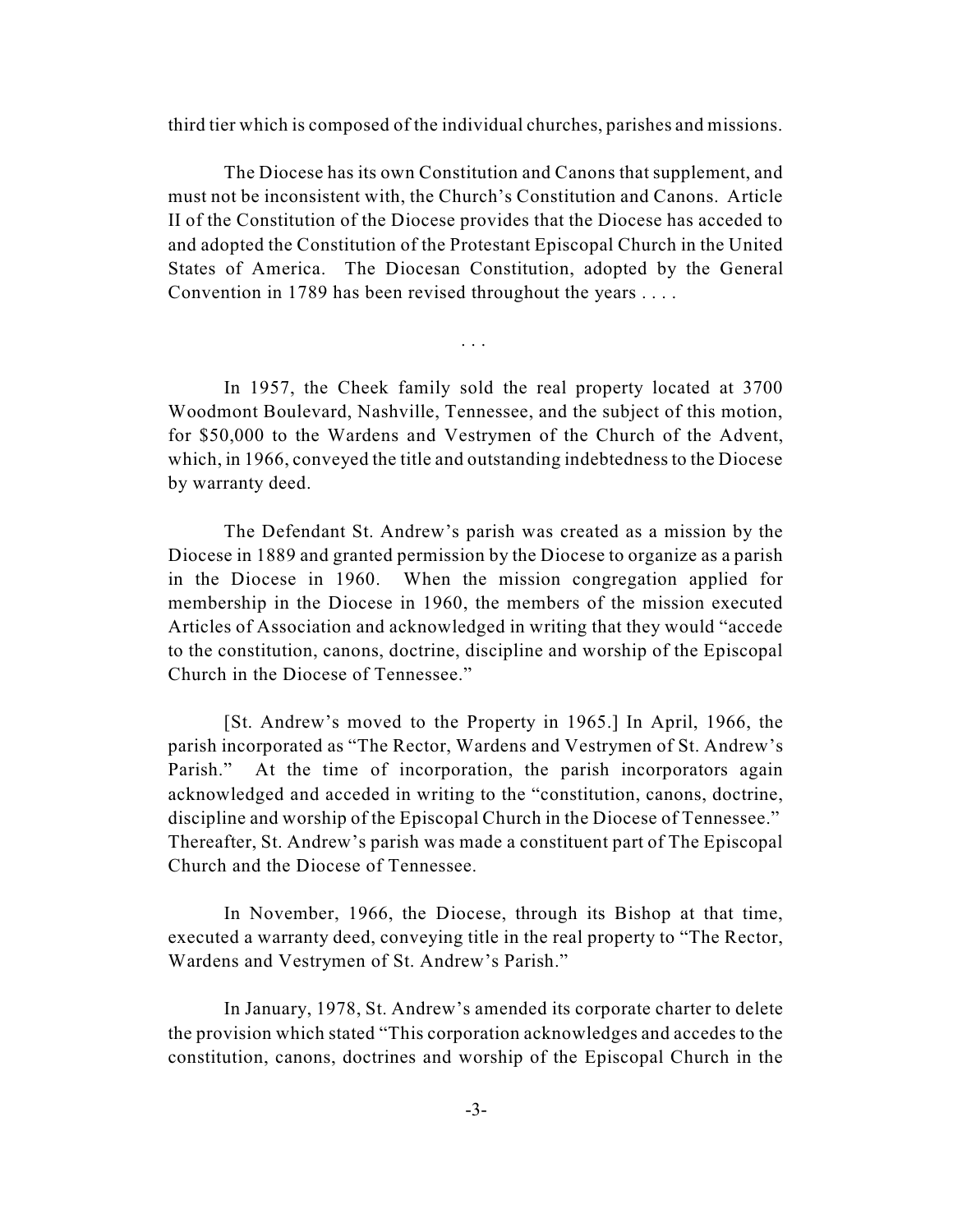Diocese of Tennessee."

On October 26, 2006, St. Andrew's Rector, James M. Guill, wrote the Bishop for the Diocese a letter, stating that the Vestry of St. Andrew's had "unanimously resolved to join the Diocese of Quincy [Illinois]" effective November 1, 2006.<sup>1</sup> The resolution states, in part, that the 2003 General Convention of The Episcopal Church (TEC) created a schism by electing a man to the episcopacy whose teachings and lifestyle are contrary to the Holy Scripture and Traditions of the Church, that the General Convention did not repent of its schismatic relations, and that the 2006 General Convention elected a person not qualified to be bishop. The document reflects St. Andrew's decision to disassociate and to separate itself from The Episcopal Church and the Diocese.

Most of the findings set out above are undisputed. However, St. Andrew's disputes the trial court's finding or conclusion<sup>2</sup> that The Episcopal Church is a "hierarchical religious body in structure and governance," with regard to property ownership and to St. Andrew's in particular. That issue will be discussed fully later in this opinion.

### **II. GOVERNING DOCUMENTS**

Through its governing body, the General Convention, The Episcopal Church has adopted a Constitution and Canons that govern the Church, its dioceses, and its parishes. Each diocese has also adopted its own Constitution and Canons that supplement those of the Episcopal Church. Such diocesan governing documents cannot be inconsistent with those of the central church. Parishes, *i.e*.,the local congregations, are governed by the documents of both The Episcopal Church and the diocese in which the parish is located.

Several provisions of these governing documents relate to real property. In 1960 when St. Andrew's became a parish of the Diocese, and in 1966 when St. Andrew's incorporated and received the warranty deed to the Property, the governing documents of The

<sup>&</sup>lt;sup>1</sup>The letter itself did not state an intention to sever St. Andrew's relationship with the Diocese of Tennessee and did not state any intent to claim ownership and control of the property, including the church building. The Diocese asserts that the proposed change of affiliation of the parish with another diocese is void under the governing documents of The Episcopal Church.

 $2$ It is subject to debate as to whether the determination regarding the structure of the Church is a finding of fact or a conclusion of law.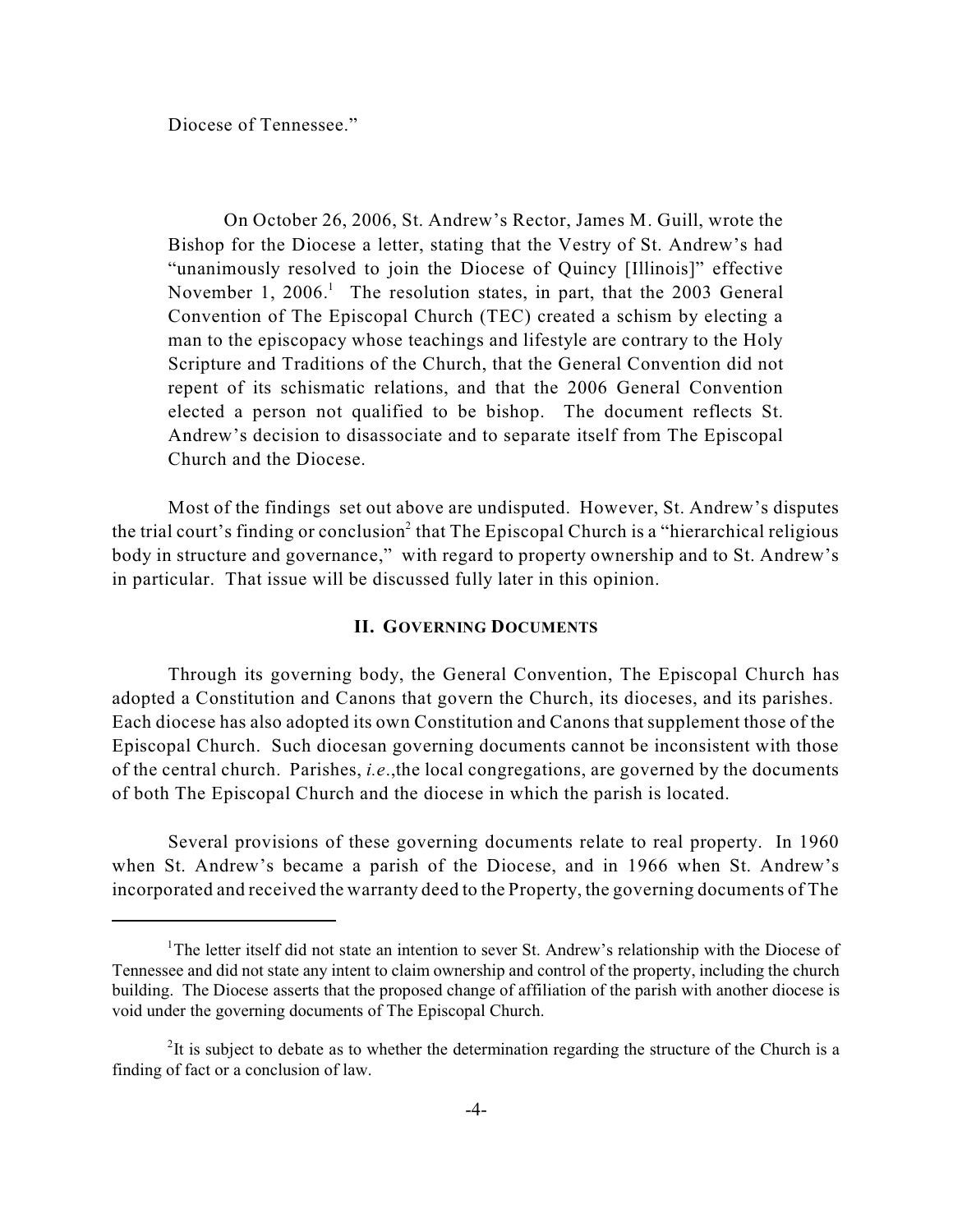Episcopal Church included several pertinent provisions, which the trial court recited in its opinion.

Two canons of The Episcopal Church, taken together, prohibited (and still prohibit) the encumbrance or alienation of any property belonging to a parish without consent of the Bishop, the head of a diocese.<sup>3</sup> The Diocese's Canon 17 [New Parishes], which was in effect in 1960<sup>4</sup>, establishes requirements for new parishes, and such parishes are required to adopt Articles of Association that state, *inter alia*:

(2) The Parish acknowledges and accedes to the Constitution, Canons, Doctrine, Discipline and Worship of the Protestant Episcopal Church in the Diocese of Tennessee.

. . .

(6) The title to all real estate now owned or hereafter acquired by this Parish shall be vested in (a) the Convention of the Protestant Episcopal church in the Diocese of Tennessee, in trust for this Parish; or (b) the Rector, Wardens and Vestrymen of this Parish or © Trustees and their successors in trust for this Parish; or (d) a religious or general welfare corporation organized under the

 $\rm{^{4}In}$  1960, the Canon was numbered 16(1).

 $3$ Church Canon II.6.2, adopted in 1868, and remaining essentially unchanged, provides as follows:

It shall not be lawful for any Vestry, Trustees, or other body authorized by laws of any State or territory to hold property for any Diocese, Parish or Congregation, to encumber or alienate any dedicated or consecrated Church or Chapel, or any Church or Chapel which has been used solely for Divine Service, belonging to the Parish or Congregation which they represent, without the previous consent of the Bishop, acting with the advice and consent of the Standing Committee of the Diocese.

The Episcopal Church Canon 1.7, Section 3 [Canon 7: *Of Business Methods in Church Affairs*] was adopted in 1940, has remained essentially unchanged, and provides as follows:

No Vestry, Trustee, or other Body, authorized by Civil or Canon law to hold, manage, or administer real property for any Parish, Mission, Congregation, or Institution, shall encumber or alienate the same or any part thereof without the written consent of the Bishop and Standing Committee of the Diocese of which the Parish, Mission, Congregation, or Institution is a part, except under such regulations as may be prescribed by Canon of the Diocese.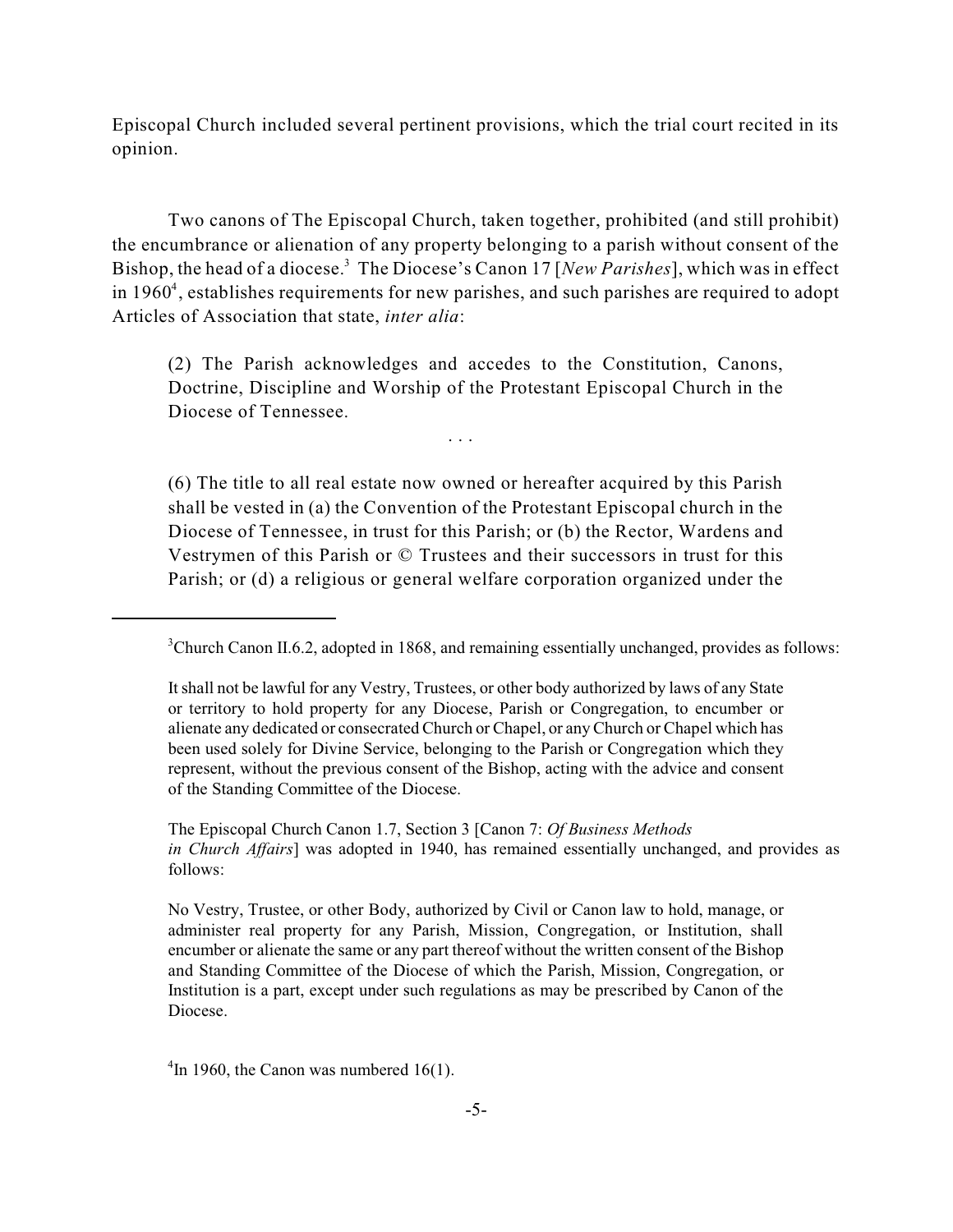laws of the State of Tennessee.

(7) All real estate now owned or hereafter acquired by this Parish, title to which is vested in any manner as aforesaid, shall be held, sold, transferred, alienated, conveyed, mortgaged or encumbered, in whole or in part, only in conformity with the Constitution, Canons, Doctrine, Discipline, and Worship of The Protestant Episcopal Church in the Diocese of Tennessee.

The Articles of Association of St. Andrew's Parish contained the provision set out as paragraph (2), thereby acceding to the "Constitution, Canons, Doctrine, Discipline and Worship of the Protestant Episcopal Church in the Diocese of Tennessee." The Articles also stated that its members had associated together for the purpose of "organizing a Parish according to the Doctrine, Discipline, and Worship of the Protestant Episcopal Church in the Diocese of Tennessee." The Articles of Association included verbatim the language set out in paragraphs (6) and (7) above. Consequently, the Parish stated that any property titled to the Parish was held only in conformity with the governing documents of the Episcopal Church.

Canon 10 [*Of Real Estate and Other Property*] of the Diocese of Tennessee, specifically Canon 10, Section 3, *How Title to Real Property Shall be Vested*, states as follows:

(a) After the adoption of this Canon, title to all real property thereafter acquired shall be taken and vested as follows:

. . .

(2) If title is to be held by a Parish, or by any Organization or Institution, which is **incorporated** under the laws of this state, then title shall be conveyed to it in its corporate capacity, but with these words added, "to be held subject to the Charter, Constitution and Canons of The Convention of The Protestant Episcopal Church in the Diocese of Tennessee, a corporation." (Emphasis added). **5**

In 1966, St. Andrew's filed its Charter with the State of Tennessee, and in that Charter the parish, once again, "acknowledge[d] and accede[d] to the constitution, canons, doctrine, discipline, and worship of The Episcopal Church in the Diocese of Tennessee." Following

 $5$ The record reflects that this canon was in effect as of April 2006. The record does not indicate when this canon was actually adopted.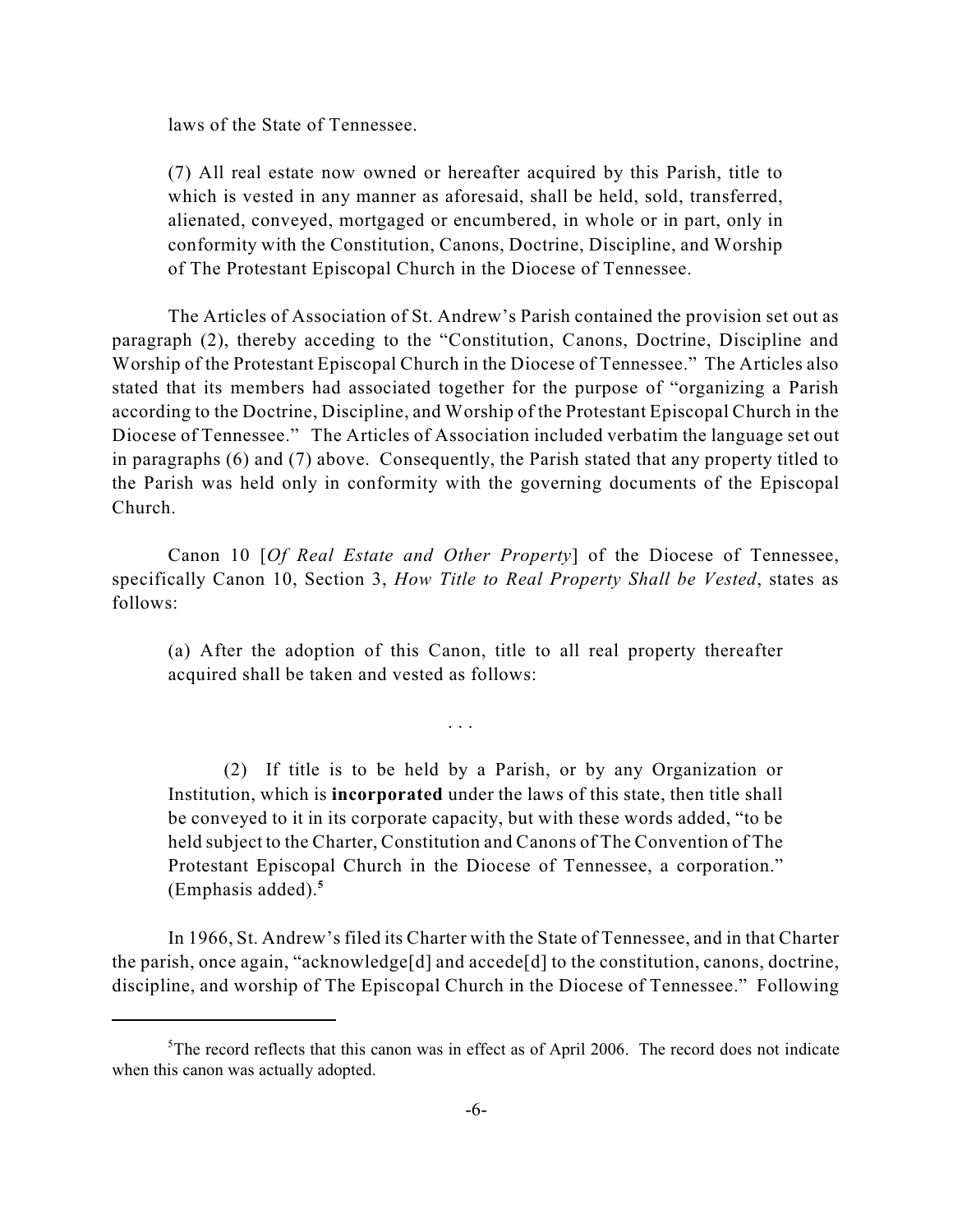its incorporation, St. Andrew's asked the Diocese to transfer the Property to it in the name of the incorporated parish. By warranty deed dated November 23, 1966, the Diocese transferred the Property to The Rectors, Wardens and Vestrymen of St. Andrew's Parish, a Tennessee Corporation.

The language in the warranty deed from the Diocese to St. Andrew's does not include express trust language and does not contain the provision explicitly stating that the property is held subject to the governing documents of The Episcopal Church or the Diocese. However, Canon 10, Section 1 [*Of The Use of Property*] of the Diocese of Tennessee states:

All property of every kind and character, whether held by the Convention, or by a Parish or Mission, or by an Organization or Institution of this Diocese, and regardless of the manner in which title is vested, is held in trust to be used for the glory of God and the spread of His kingdom, according to the Constitutions and Canons, and Doctrine, Discipline and Worship of the Protestant Episcopal Church in the United States of America and of this Diocese, and for the purposes and programs of said Church and Diocese.

Additionally, Canon 10, Section 7 provides:

If any property, real or personal, such as is referred to in Section 1 of this Canon be abandoned, or if it be devoted to uses not sanctioned by the Bishop as being in conformity with the Constitution and Canons and the Doctrine, Discipline, and Worship of the Protestant Episcopal Church in the United States of America or of this Diocese, and their purposes and programs, it shall be the duty of the Bishop, and of The Bishop and Council, to take possession of title to said property, to be held in trust by the convention for such proper use.

In 1978 St. Andrew's amended its corporate charter to delete the language, "This corporation acknowledges and accedes to the constitution, canons, doctrine, and worship of the Episcopal Church in the Diocese of Tennessee." There is no indication that the Diocese was made aware of this change in St. Andrew's corporate charter. In its brief, St. Andrew's states that this amendment was prompted by "national and local initiatives to impose trustbased obligations upon property owned by local parishes."

Indeed, in response to language in an opinion by the United States Supreme Court, as will be discussed more fully later in this opinion, The Episcopal Church adopted a canon in 1979 which The Episcopal Church refers to as its Trust Canon, and which is sometimes referred to as the Dennis Canon. That canon, Canon 1.7, Section 4, [Canon 7: *Of Business*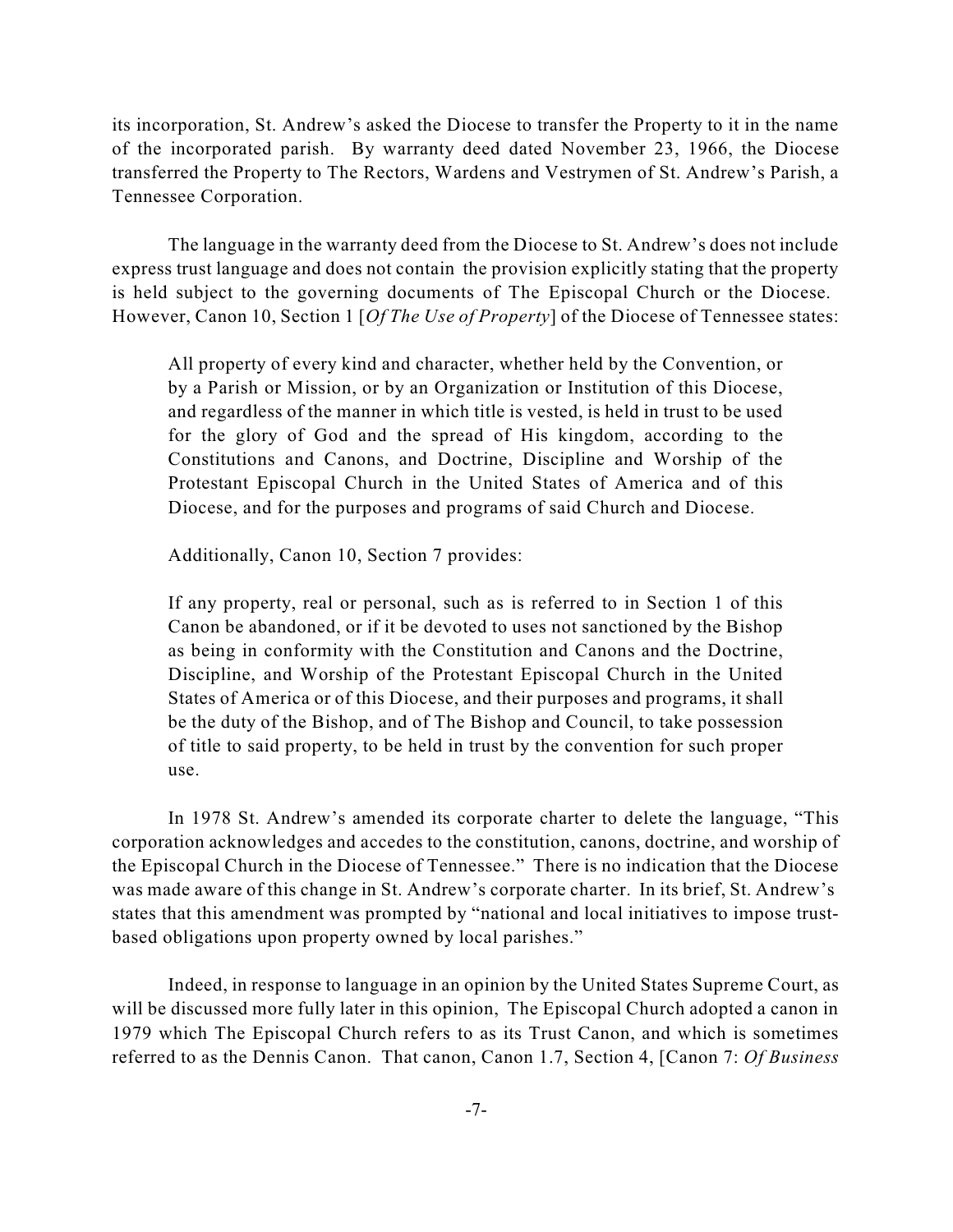All real and personal property held by or for the benefit of any Parish, Mission or Congregation is held in trust for this Church and the Diocese thereof in which such Parish, Mission or Congregation is located. The existence of this trust, however, shall in no way limit the power and authority of the Parish, Mission or congregation otherwise existing over such property so long as the particular Parish, Mission or Congregation remains a part of, and subject to, this Church and its Constitution and Canons.

The next section of Canon 1.7, *i.e*., Section 5 [Canon 7: *Of Business Methods in Church Affairs*] provides as follows:

The several Dioceses may, at their election, further confirm the trust declared under the foregoing Section 4 by appropriate action, but no such action shall be necessary for the existence and validity of the trust.

#### **III. STANDARD OF REVIEW**

A trial court's decision on a motion for summary judgment enjoys no presumption of correctness on appeal. *Martin v. Norfolk Southern Railway Co.*, 271 S.W.3d 76, 84 (Tenn. 2008); *Blair v. West Town Mall*, 130 S.W.3d 761, 763 (Tenn. 2004). We review the summary judgment decision as a question of law. *Id.* Accordingly, this court must review the record *de novo* and make a fresh determination of whether the requirements of Tenn. R. Civ. P. 56 have been met. *Eadie v. Complete Co.*, *Inc*., 142 S.W.3d 288, 291 (Tenn. 2004); *Blair*, 130 S.W.3d at 763. Those requirements are that the filings supporting the motion show that there is no genuine issue of material fact and that the moving party is entitled to judgment as a matter of law. Tenn. R. Civ. P. 56.04; *Blair*, 130 S.W.3d at 764.

The moving party has the burden of demonstrating it is entitled to judgment as a matter of law and that there are no material facts in dispute. *Martin*, 271 S.W.3d at 83; *McCarley v. West Quality Food Service*, 960 S.W.2d 585, 588 (Tenn. 1998). If the party seeking summary judgment makes a properly supported motion, the burden shifts to the nonmoving party to set forth specific facts establishing the existence of a genuine issue of material fact. *Martin*, 271 S.W.3d at 84; *Hannan v. Alltel Publishing Co.*, 270 S.W.3d 1, 5 (Tenn. 2008); *Staples v. CBL & Associates*, 15 S.W.3d 83, 86 (Tenn. 2000) (citing *Byrd v. Hall*, 847 S.W.2d 208, 215 (Tenn. 1993).

In our review, we must consider the evidence presented at the summary judgment stage in the light most favorable to the non-moving party, and we must afford that party all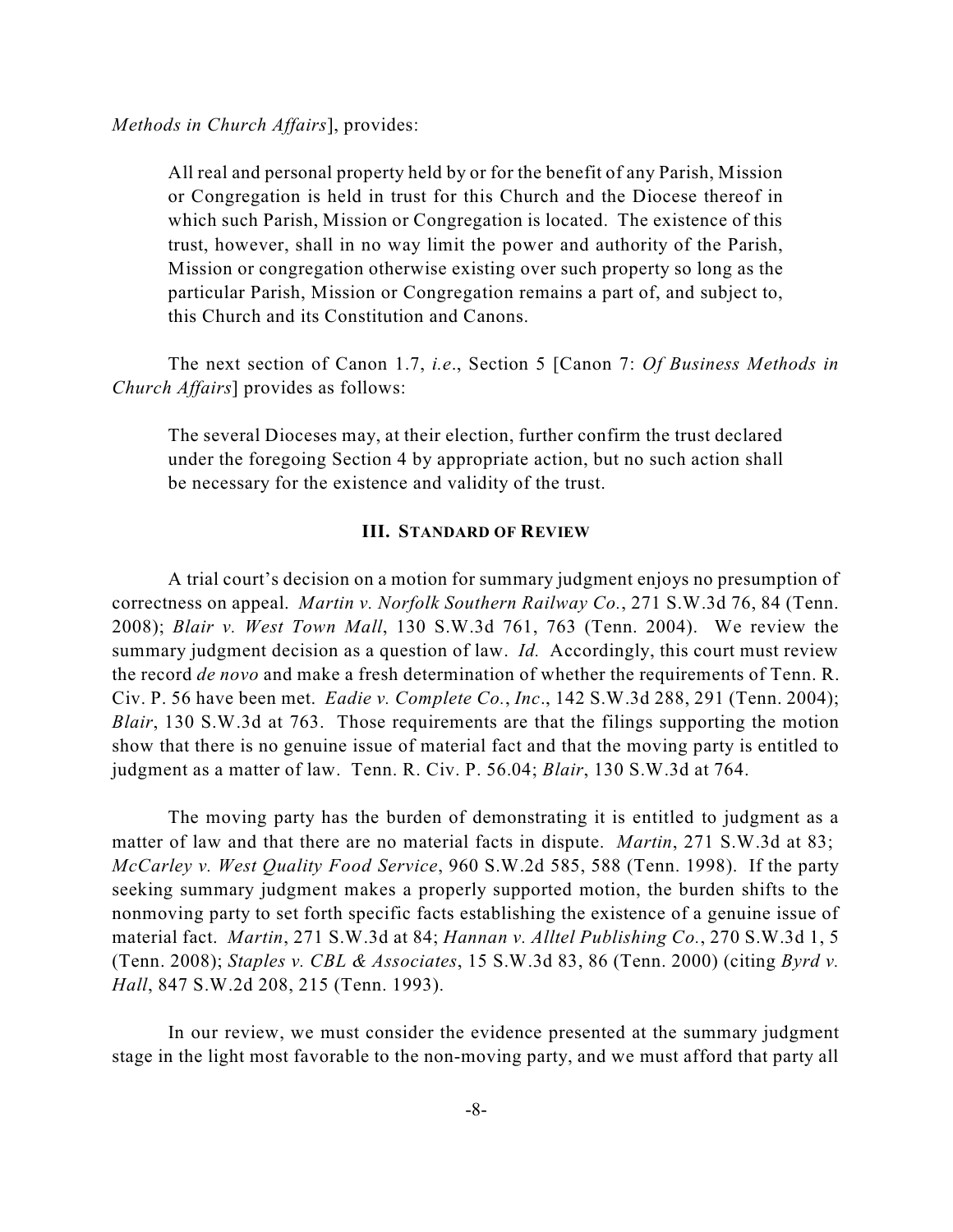reasonable inferences. *Doe v. HCA Health Servs., Inc.*, 46 S.W.3d 191, 196 (Tenn. 2001); *Memphis Hous. Auth. v. Thompson*, 38 S.W.3d 504, 507 (Tenn. 2001).

#### **IV. COURT REVIEW OF CHURCH DISPUTES**

Simply stated, the ecclesiastical abstention doctrine establishes that "courts have no ecclesiastic jurisdiction, and do not pass upon questions of faith, religion, or conscience." *Bentley v. Shanks*, 348 S.W.2d 900, 903 (Tenn. Ct. App. 1960); *see also Nance v. Busby*, 18 S.W. 874, 879 (Tenn. 1891). This doctrine, also known as the church autonomy doctrine, is rooted in the First Amendment to the United States Constitution, and its purpose is to prevent the civil courtsfrom engaging in unwarranted interference with the practices, internal affairs, and management of religious organizations. *Kedroff v. St. Nicholas Cathedral*, 344 6 U.S. 94, 116 (1952); *Murrell v. Bentley,* 286 S.W.2d 359, 365 (Tenn. Ct. App. 1954). Civil courts cannot adjudicate disputes turning on church policy and administration or on religious doctrine and practice. *Serbian Eastern Orthodox Diocese v. Milivojevich*, 426 U.S. 696, 708- 09 (1976); *Presbyterian Church v. Mary Elizabeth Hull Memorial Presbyterian Church,* 393 U.S. 440, 446-47 (1969); *Kedroff v. St. Nicholas Cathedral*, 344 U.S. at 116; *Gonzalez v. Roman Catholic Archbishop*, 280 U.S. 1, 16 (1929).

Because our system of government is based on separation of church and state and freedom of religion, under most circumstances, the First and Fourteenth Amendments preclude civil courts from adjudicating church fights "that require extensive inquiry into matters of 'ecclesiastical cognizance.'" *Burgess v. Rock Creek Baptist Church,* 734 F.Supp. 30, 31 (D.D.C. 1990) (citing *Serbian Eastern Orthodox Diocese v. Milivojevich*, 426 U.S. at 709-10). The United States Supreme Court has held that the underlying premise of the doctrine is that our system of government, through the First Amendment, "has secured religious liberty from the invasion of the civil authority." *Watson v. Jones,* 80 U.S. 679, 730 (1871).

Civil courts must refrain from reviewing or interfering with decisions made by a religious body on matters of church discipline, faith, or practice. *Lewis v. Seventh Day Adventists Lake Region Conference*, 978 F.2d 940, 941-42 (6th Cir. 1992). Whenever "questions of discipline, or of faith, or ecclesiastical rule, or custom, or law have been

 ${}^6$ The First Amendment's free exercise guarantee and its prohibition against laws respecting the establishment of religion have been made wholly applicable to the states by the Fourteenth Amendment. *School District of Abington Township v. Schempp*, 374 U.S. 203, 215-216 (1963); *Cantwell v. Connecticut,* 310 U.S. 296, 303 (1940). Courts have at times varied in their identification of the source of the ecclesiastical abstention doctrine as the Free Exercise Clause or the Establishment Clause, or both. *See Rosati v. Toledo Catholic Diocese*, 233 F. Supp 2d 917, 920 (N.D. Ohio 2002)(stating that the majority hold that the doctrine is founded in the Free Exercise Clause)..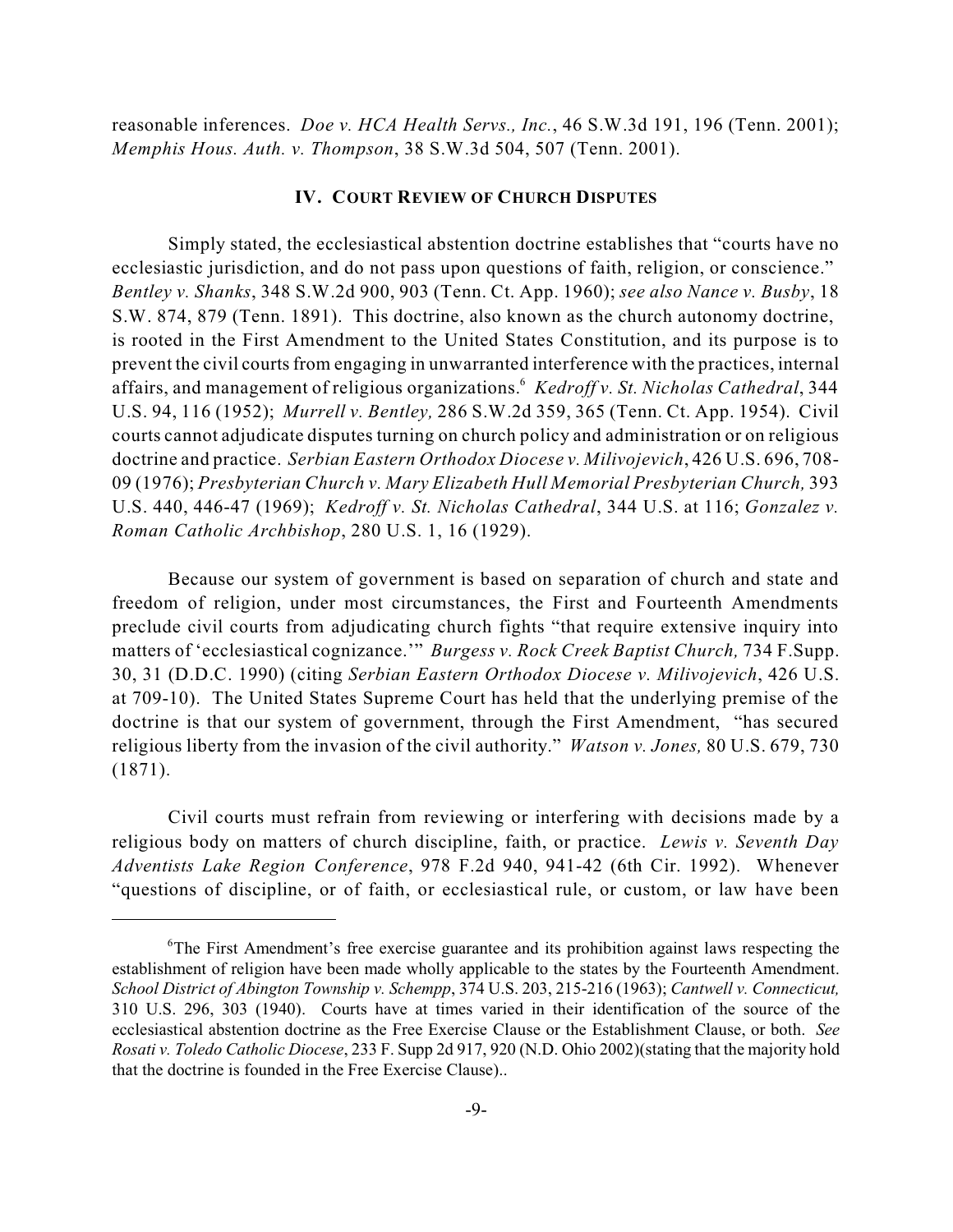decided by the highest of . . . church judicatories to which the matter has been carried, the legal tribunals must accept such decisions as final, and as binding on them, in their application to the case before them." *Watson v. Jones,* 80 U.S. at 727.

The Tennessee Supreme Court similarly held long ago that courts of this State are without jurisdiction to inquire into or supervise the decisions of religious organizations. *Nance v. Busby*, 18 S.W. at 881 (citing *Watson*, 80 U.S. at 727). Tennessee courts have continued to refuse to hear disputes that are perceived to be purely ecclesiastical in nature. *Travers v. Abbey*, 58 S.W. 247, 247-48 (Tenn. 1900) (holding that dispute over removal of pastor did not involve property or personal rights, but instead related to governance of and discipline by church, and courts would not review the decisions of ecclesiastical judicatures); *Martin v. Lewis*, 688 S.W.2d 72, 73 (Tenn. Ct. App. 1985). The Court recently reaffirmed that,

Over the course of more that a century following the Nance v. Busby decision, Tennessee's courts have continued to recognize ecclesiastically required jurisdictional limitations on civil courts. Thus, the ecclesiastical abstention doctrine has been applied to preclude judicial review of matters involving religious institutions that are ecclesiastical and internal in nature.

## *Redwing v. Catholic Bishop for the Diocese of Memphis,* \_\_S.W.3d\_\_, 2012 WL 604481, at \*8 (Tenn. Feb. 27, 2012).

Religious organizations may establish their own rules and regulations for internal discipline and government and create tribunals for adjudicating disputes over these matters. *Milivojevich*, 426 U.S. at 724. Decisions by the governing bodies of religious organizations on matters related to doctrine, faith, or **church governance** and discipline are not reviewable by civil courts. *Mason v. Winstead*, 265 S.W.2d 561, 563 (Tenn. 1954) (holding that in ecclesiastical matters, church tribunals have exclusive authority without interference from the civil courts.) The ecclesiastical abstention doctrine prohibits secular courts from redetermining the correctness of a decision by a religious tribunal on issues of canon law, religious doctrine, or **church governance**. *Milivojevich*, 426 U.S. at 710. 7

 $\alpha$ 1 Although the United States Supreme Court's statements regarding ecclesiastical abstention speak in terms of hierarchical church organizations, there is no reason to refuse to apply the First Amendment analysis to congregational churches or those religious organizations not hierarchical in structure. *See Callahan v. First Congregational Church of Haverhill*, 808 N.E.2d 301, 308 (Mass. 2004); *Heard v. Johnson,* 810 A.2d 871, 879 n.4 (D.C. Circ. 2002); *Burgess v. Rock Creek Baptist Church*,734 F.Supp. at 31 n. 2; *Guinn v. The Church of Christ of Collinsville*, 775 P.2d 766, 771 n.18 (Okla. 1989). Where, as in the case before us, the religious body has adopted a hierarchical polity, it is not necessary to examine the (continued...)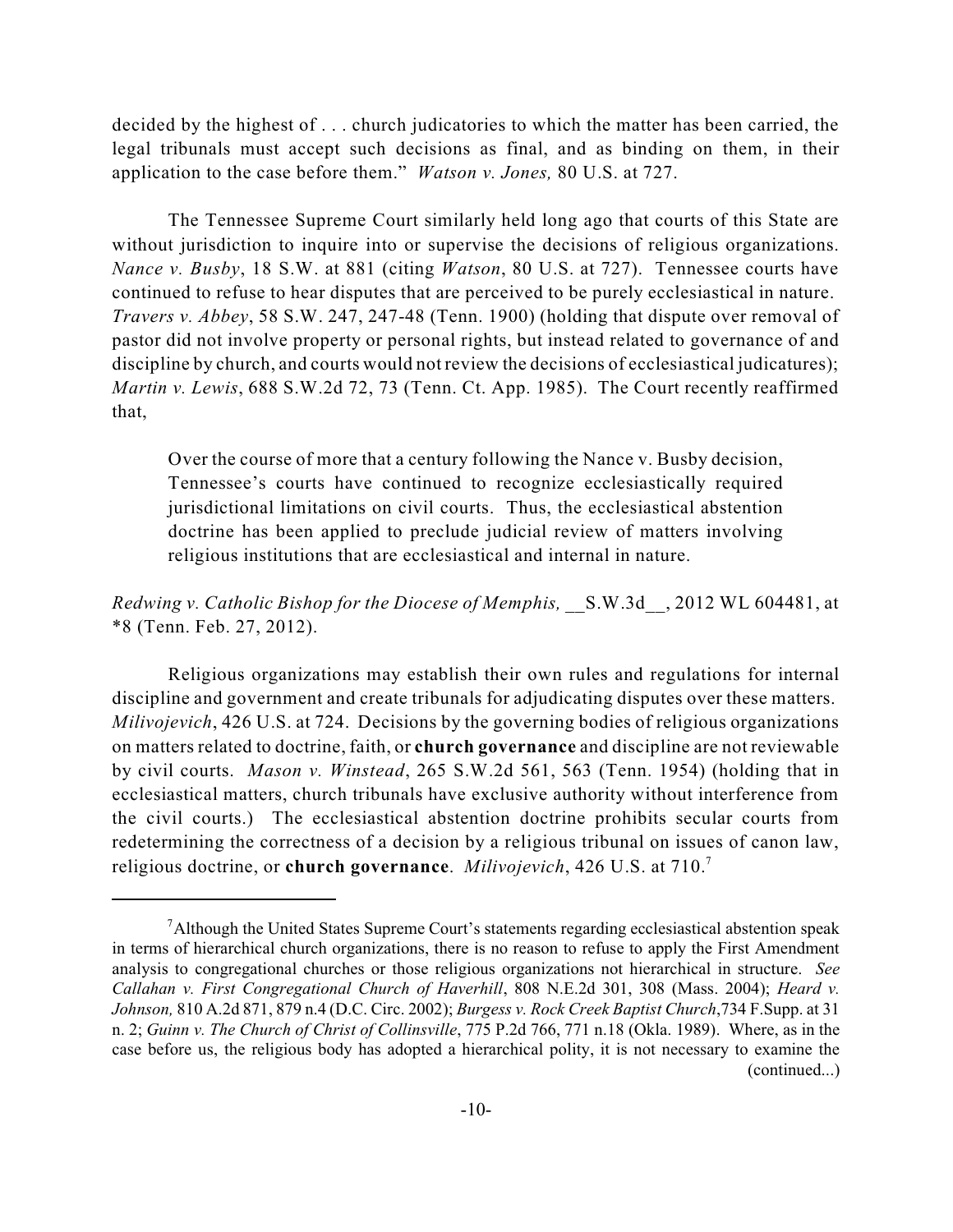In explaining the judicial policy of non-intervention in intrachurch disputes, courts have often discussed the voluntary nature of membership in religious organizations. In the United States people have an unquestioned right to form voluntary religious associations and to organize the governance of their congregations in whatever way they deem appropriate. *Watson*, 80 U.S. at 728-29. By joining such organizations, individuals consent to their governing structures and bind themselves to submit to the organization's rules. *Id.*

The ecclesiastical abstention doctrine itself applies only to issues that would require the courts to examine or determine questions of religious belief or practice. "[N]ot every civil court decision . . . jeopardizes values protected by the First Amendment." *Presbyterian Church v. Mary Elizabeth Blue Hull Memorial Presbyterian Church,* 393 U.S. at 449. Even where intrachurch disputes occur, as in the case before us, courts still have jurisdiction to decide some issues, as long as that resolution will not require the court to engage in extensive inquiry into religious law or doctrine. *Burgess v. Rock Creek Baptist Church*, 734 F.Supp. at 32 (stating that courts can adjudicate church disputes "under narrow circumstances").

For example, where resolution of an intrachurch property dispute does not risk the prohibited court entanglement, courts may decide such controversies. The United States Supreme Court has held that courts can decide church property disputes, without violating the First Amendment, by using one of several methods. "Civil courts do not inhibit free exercise of religion merely by opening their doors to disputes involving church property." *Presbyterian Church in United States v. Mary Elizabeth Blue Hull Memorial Presbyterian Church*, 393 U.S. at 449. The Court noted that there are neutral principles of law, developed for use in all property disputes, which can be applied "without 'establishing' churches to which property is awarded." *Id*. The Court cautioned, however, against courts deciding ownership of property on the basis of resolution of controversies over religious doctrine and practice or church governance and discipline, such as where use of property is conditioned upon adherence to doctrine. *Id*.

In his concurring opinion in a later decision, Justice Brennan explained that a court could comply with *Hull* in a variety of ways. *Maryland and Virginia Eldership of Churches of God v. Church of God at Sharpsburg, Inc*., 396 U.S. 367, 368 (1970). First, he discussed the approach used in *Watson v. Jones*, 80 U.S. 679 (1872). Essentially, that approach required courts to follow the decision of the governing body of the entity involved: if a church of **congregational polity**, then the majority of its members or other local body created for ecclesiastical government; if a church of **hierarchical polity**, then the highest

 $\frac{7}{2}$ (...continued)

application of the doctrine in other types of organizations.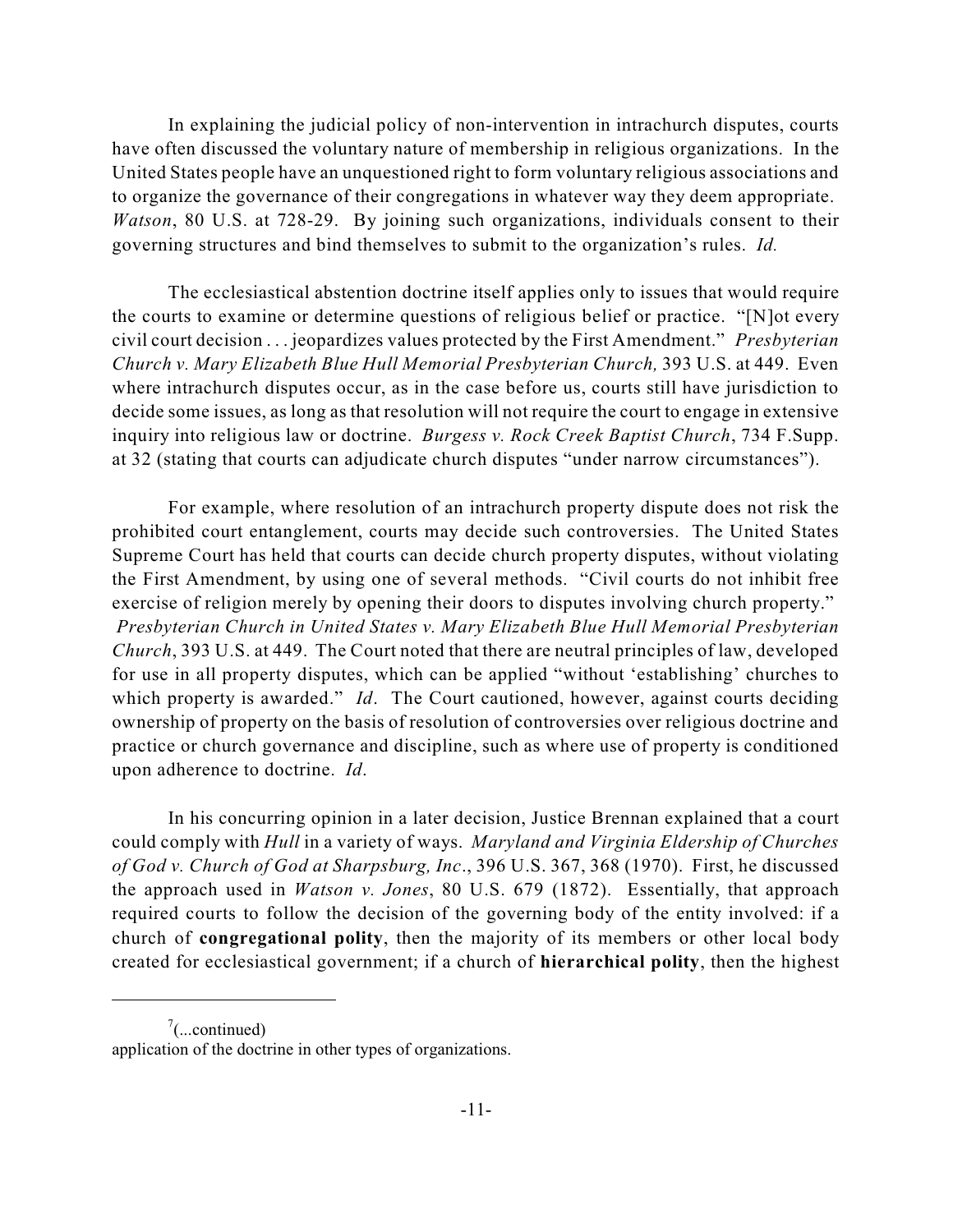authority that has ruled on the dispute, absent "express terms" in the deed or other instrument to the contrary. *Sharpsburg*, 396 U.S. at 370.

Another approach discussed by Justice Brennan was the application of "neutral principles of law, developed for us in all property disputes" as described in *Hull*.<sup>8</sup> Id. The Court later cited Justice Brennan's concurrence in *Sharpsburg*, 396 U.S. at 368, for the proposition that a state may adopt any one of various approaches for settling church property disputes, as long as the court does not get entangled in doctrinal matters. *Jones v. Wolf*, 443 U.S. 595, 602 (1979).

In discussing the advantages of the "neutral principles of law" approach, the Court stated:

The method relies exclusively on objective, well-established concepts of trust and property law familiar to lawyers and judges. It thereby promises to free civil courts completely from entanglements in questions of religious doctrine, polity, and practice. Furthermore, the neutral principles analysis shares the peculiar genius of private-law systems in general - flexibility in ordering private rights and obligations to reflect the intentions of the parties. Through appropriate reversionary clauses and trust provisions, religious societies can specify what is to happen to church property in the event of a particular contingency, or what religious body will determine the ownership in the event of a schism or doctrinal controversy. In this manner, a religious organization can ensure that a dispute over the ownership of church property will be resolved in accord with the desires of the members.

*Jones v. Wolf*, 443 U.S. at 603-04.

The Court recognized that the neutral principles approach might require a civil court to examine **religious documents such as a church constitution for language of a trust** in favor of the central church. *Jones v. Wolf*, 443 U.S. at 604. Additionally, the Court

 ${}^{8}$ In the *per curiam* majority opinion in *Sharpsburg*, the Court affirmed the lower court's decision in a dispute over church property between the central church and secessionist congregations. The lower court had relied upon state statutory law, language in the deeds conveying the property, the charters of the religious corporations, and provisions in the constitution of the central church pertinent to the ownership and control of church property. 396 U.S. at 367-68.

<sup>&</sup>lt;sup>9</sup>If a document "incorporates religious concepts in the provisions relating to the ownership of property," and the court would be required to resolve a religious controversy in order to determine (continued...)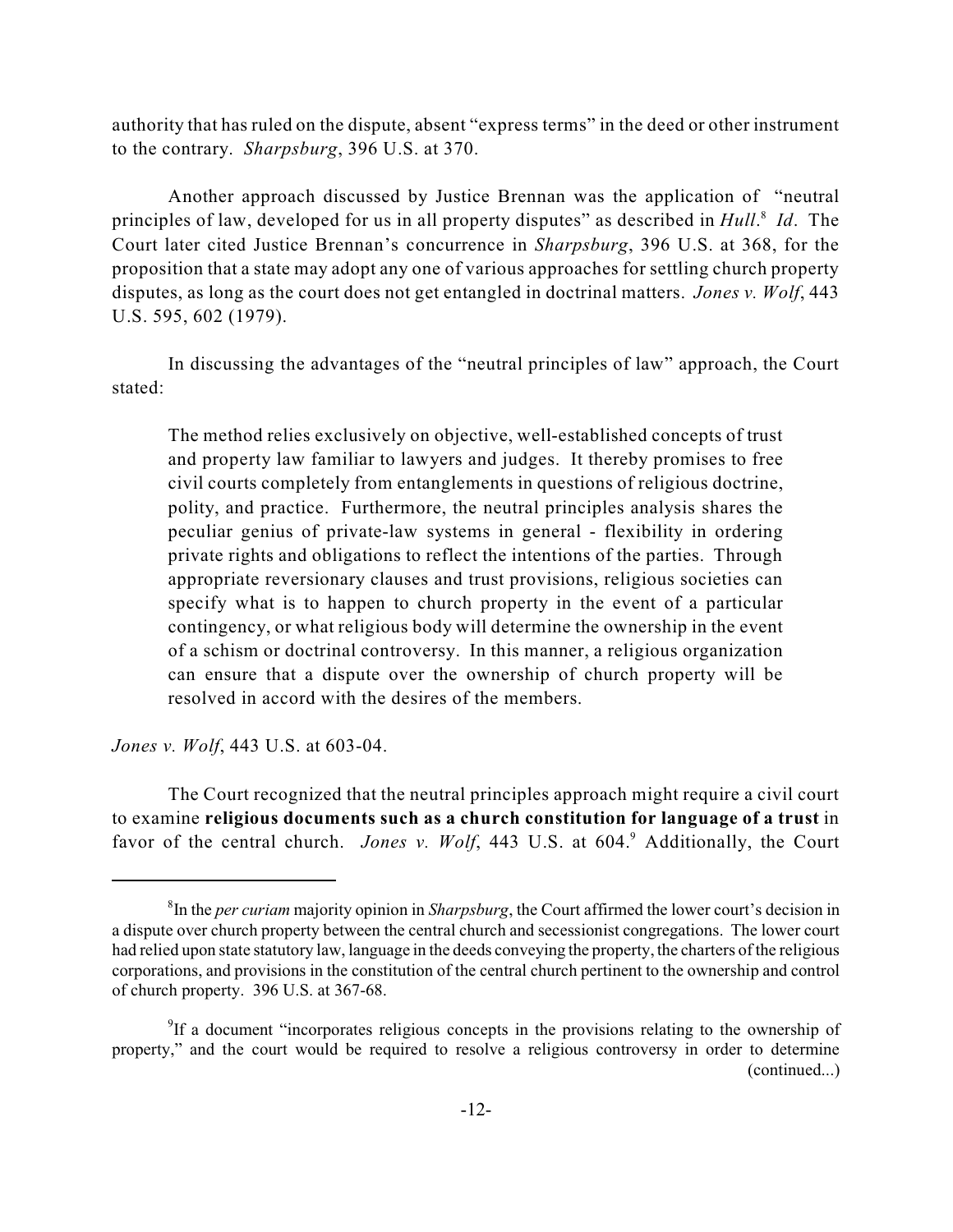explained that under the neutral principles approach,

At any time before the dispute erupts, the parties can ensure, should they so desire, that the factions loyal to the hierarchical church will retain the church property. They can modify the deeds or the corporate charter to include a right of reversion or trust in favor of the general church. . . . And the civil courts will be bound to give effect to the result indicated by the parties, provided it is embodied in some legally cognizable form.

*Jones v. Wolf*, 443 U.S. at 606 (footnote omitted).

The Episcopal Church followed the suggestion made by the Court in *Jones v. Wolf* and in 1979 adopted the canon called the "Dennis Canon" or the "Trust Canon."

Tennessee courts have exercised jurisdiction over actions arising from intrachurch disputes when property rights are involved. *Ward v. Crisp*, 226 S.W.2d 273, 275 (Tenn. 1949) (involving construction of trust on church property); *Crenshaw v. Barbour*, 36 S.W. 87, 90 (Tenn. 1931); *Rodgers v. Burnett*, 65 S.W. 408, 410 (Tenn. 1901). Nonetheless, they have been careful in those cases to decide only the issues dealing with the civil or property right involved using neutral principles of law. *Landrith v. Hudgins*, 120 S.W. 783, 807 (Tenn. 1908); *Nance v. Busby*, 18 S.W. at 879; *Fairmount Presbyterian Church, Inc. v. Presbytery of the Holston of the Presbyterian Church of the United States*, 531 S.W.2d 301, 306 (Tenn. Ct. App. 1975).

Thus, Tennessee haslong used the neutral principles approach in determining disputes over ownership of church property, where examination into church doctrine or practice is not required. "[T]he application of the ecclesiastical abstention doctrine has not been extended to 'questions of property or personal rights,'" and Tennessee courts have permitted adjudications based upon neutral principles. *Redwing v. Catholic Bishop for the Diocese of Memphis,* 2012 WL 604481, at \*8. For example,

The only issue before the [trial] court was an interpretation of the two deeds to the church property. The civil courts have the power to make that decision and the courts have frequently exercised that power when a church division calls into question the rights to property.

 $\degree$ (...continued) ownership, the court must defer to the appropriate ecclesiastical body. *Id*.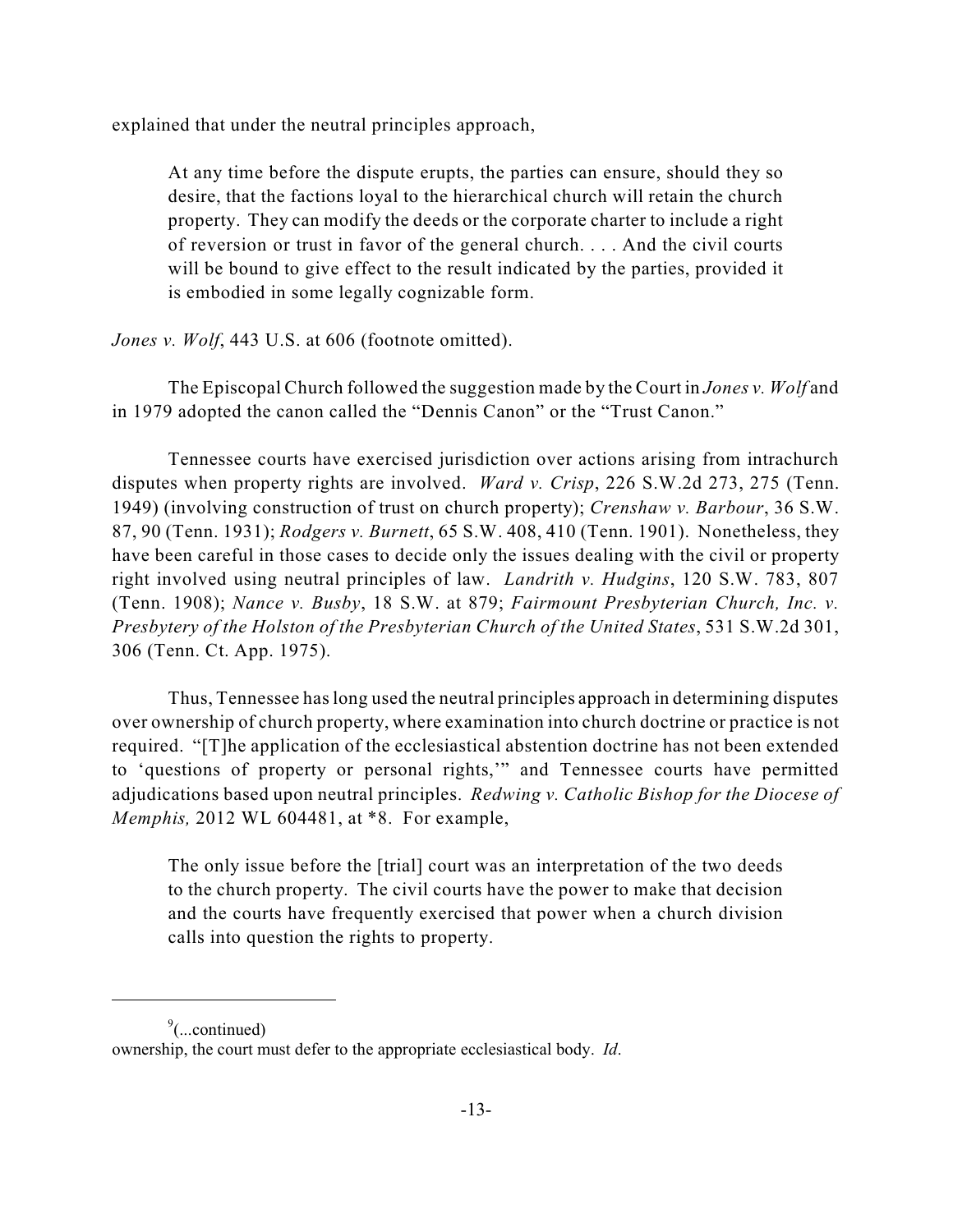*Emmanuel Churches of Christ v. Foster*, 2001 WL 327910, at \*2 (Tenn. Ct. App. Apr. 5, 2001) (*citing Fry v. Emmanuel Churches of Christ, Inc*., 839 S.W.2d 406 (Tenn. Ct. App. 1992)).

In *Emmanuel Churches of Christ v. Foster*, the grantor of the property had specified in the deed that the property would remain under the control of the trustees of the local congregation to ensure that the local trustees would have the power to decide what to do with the property if there were a controversy within the larger church organization. 2001 WL 327910, at \*3. The court, applying rules applicable to all property questions in Tennessee, determined and enforced the grantor's intent as found in the language of the deed. *Id.*

Such intrachurch property disputes also arise in the context of the withdrawal of a local congregation from a central church or denomination.

While our courts have declined to adjudicate religious matters, they have held that they would intervene in genuine disputes regarding property rights when there has been a withdrawal by a local church. *Church of God in Christ, Inc. v. Middle City Church of God in Christ*, 774 S.W.2d 950, 952-53 (Tenn. App. 1989); *Padgett v. Verner*, 366 S.W.2d 545, 549 (1969).

*Fry v. Emmanuel Churches of Christ, Inc*., 839 S.W.2d at 409.

In *The Cumberland Presbyterian Church v. North Red Bank Cumberland Presbyterian Church*, 430 S.W.2d 879 (1968), this court considered a dispute over church property between the central or national church and a local congregation that withdrew from the national church and asserted title to the property where the congregation worshiped. 430 S.W.2d at 426. Based upon review of relevant church governing documents, the court determined that when a congregation agreed to withdraw from the central church, there was a dissolution of the congregation, "with the result that title to property of the local church passes to the parent organization for the advancement of the purposes of the trust" established by church governing documents. 430 S.W.2d at 429.

Similarly, In *Fairmount Presbyterian Church, Inc*., *supra*, this court considered a dispute over church property between the national Presbyterian Church in the United States (a hierarchical church) and a local Presbyterian congregation that had voted to withdraw from the national Church. The Court of Appeals chose to apply neutral principles of law<sup>10</sup> and

<sup>&</sup>lt;sup>10</sup>The *Fairmount* court discussed the approach previously used following *Watson v. Jones* and described the rule from *Watson* as "courts must accept the decision of the highest church authority to which (continued...)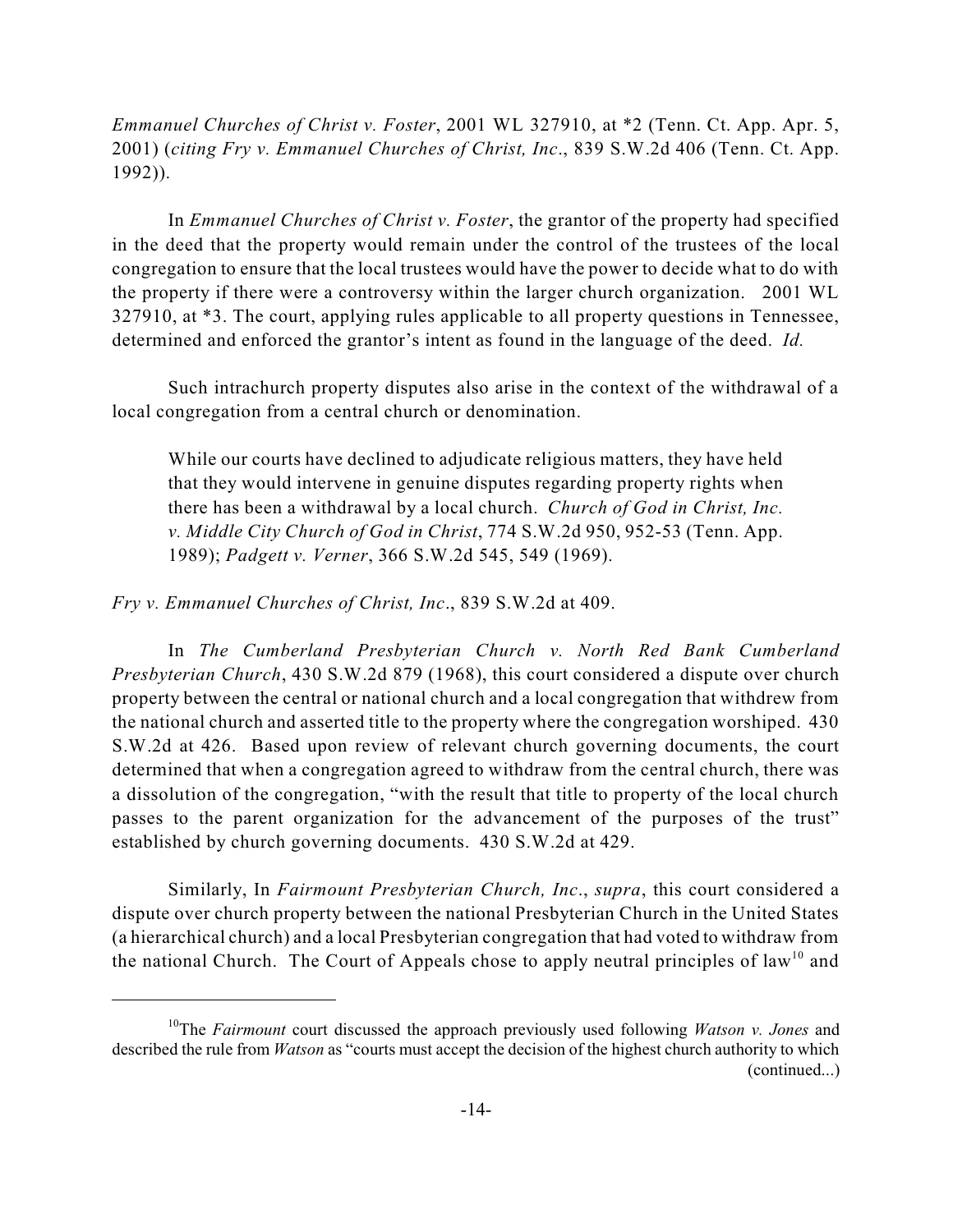examined the deeds and the church's charter. The court concluded that the church's charter clearly implied that the purpose of the corporation was to be a "local church of the Presbyterian Church in the United States" and that the purposes listed in local church's charter were modified by the language, "in accord with the Standards of the Presbyterian Church in the United States." Consequently, the court found that "upon property being conveyed to the corporation, an implied trust arose in favor of the general church." 531 S.W.2d at 305-06.

The neutral principles approach "has never been extended to religious controversies in the areas of church government, order and discipline, nor should it be." *Hutchison v. Thomas*, 789 F.2d 392, 396 (6th Cir.1986). Courts presiding over church disputes must be careful not to violate the protections of the First Amendment by deciding who prevails on the basis of resolution of the underlying controversy over religious doctrine and practice. *Presbyterian Church v. Mary Elizabeth Blue Hull Memorial Presbyterian Church*, 393 U.S. at 449 (holding that if intrachurch property dispute required interpreting and weighing church doctrine, a court could not intervene; if, however, neutral principles of law could be applied without determining underlying question of religious doctrine and practice, a court could intervene).<sup>11</sup>

 $10$ (...continued)

 $11$ For example, even disputes over church property between rival factions within a religious organization may create the danger that the State, through the court, will determine the rights to the property on the basis of the doctrinal beliefs or interpretations espoused by each party. *See Milivojevich*, 426 U.S. at 709. Even where property rights are involved, judicial intervention is still prohibited where courts would be called upon to resolve underlying disputes over religious doctrine or practice. *Id*. at 709-10 (holding that because rights to church property were tied to decisions over bishop defrocking, courts could not decide property rights without deciding the underlying religious disputes, which was prohibited); *Natal v. Christian and Missionary Alliance*, 878 F.2d 1575, 1577 (1st Cir. 1989); *Hutchison v. Thomas*, 789 F.2d at 396. *See also Jones v. Wolf*, 443 U.S. at 602 (1979) ("the First Amendment prohibits civil courts from resolving church property disputes on the basis of religious doctrine and practice"). The First Amendment "commands civil courts to decide church property disputes without resolving underlying controversies over religious doctrine." *Presbyterian Church v. Mary Elizabeth Blue Hull Mem. Presbyterian Church* , 393 U.S. at 449.

In a case involving both ownership of church property and the excommunication of one faction of a church by another, the Tennessee Supreme Court explained the difficulties courts would confront if they were to deal with matters of religious doctrine or church governance in the name of deciding other rights: (continued...)

a dispute has been appealed, even when the dispute involves church property." In *Fairmount*, an ecclesiastical body had decided the issue of church property ownership, and no appeal had been taken to a higher body within the Presbyterian Church. The Court of Appeals chose to apply the neutral principles of law approach set out in the later (post-*Watson*) opinion in *Mary Elizabeth Blue Hull Memorial Presbyterian Church.*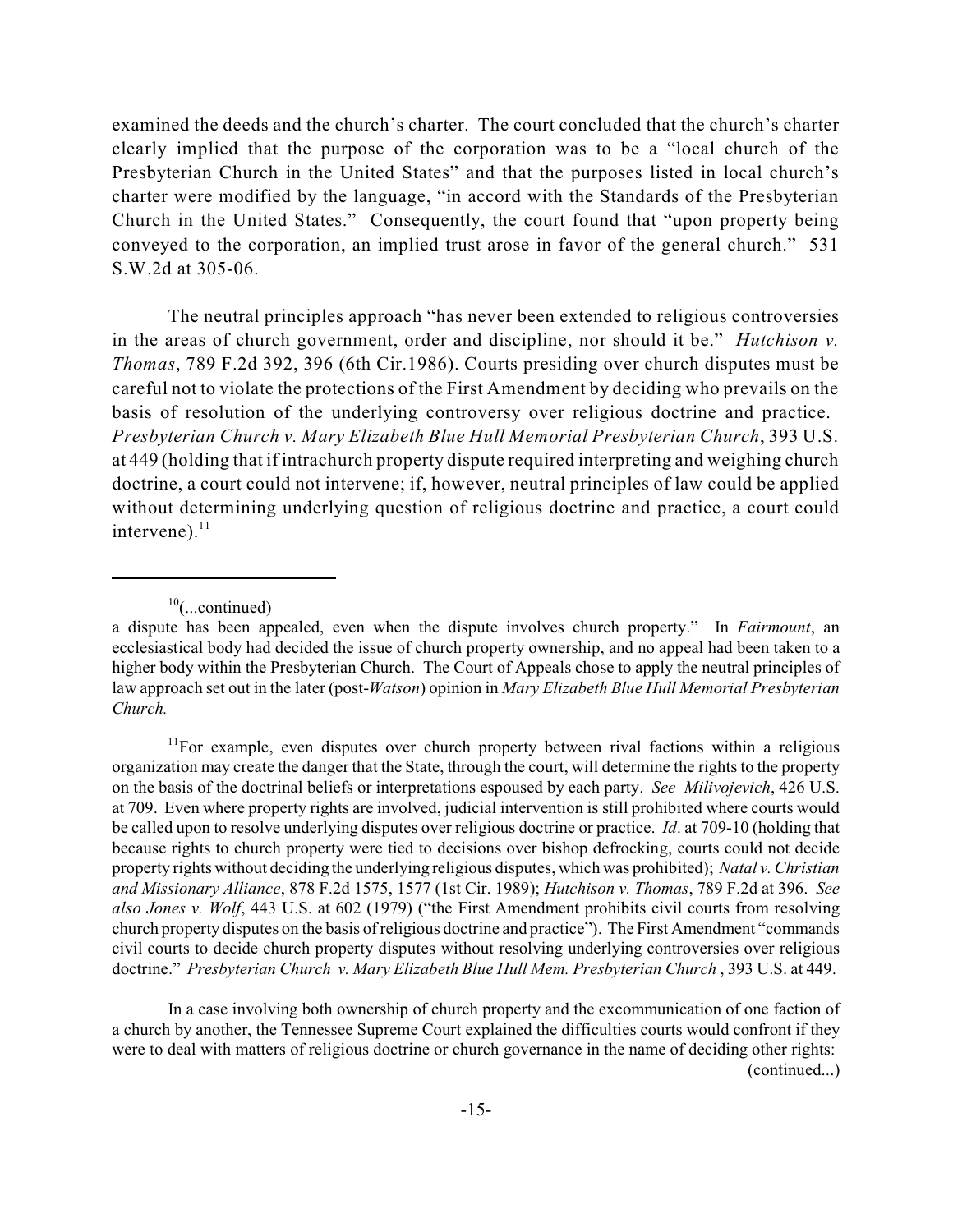#### **V. EXISTENCE OF A TRUST**

The trial court made the following conclusion of law:

Having considered these facts, the Court concludes as a matter of law that the real property and improvements located at 3700 Woodmont Boulevard, Nashville, Tennessee and the associated personal property are **impressed with a trust** in favor of the Diocese of Nashville.

In reaching this conclusion, the trial court recognized the limitations on court interference in church disputes, applied neutral principles of law, and carefully examined the relevant documents, including the deed, the Articles of Association, the charter and amendment, the constitution and canons of the Diocese, and the canons of The Episcopal Church. The court reasoned:

If this Court is to determine who owns the church property in question, both the real and personal property located at 3700 Woodmont Boulevard, an examination of the warranty deed using neutral principles of law is required. Such an examination reveals that the property was conveyed to "The Rector, Wardens and Vestrymen of St. Andrew's Parish, a Tennessee Corporation." To ascertain the owner(s) of the Corporation, the court examines the Articles of Incorporation, which reflects that the original incorporators who executed the Charter of Incorporation were Edwin L. Conley, W.R. Baker, H.L., Weatherby, Jr., Walter Sullivan and Lewis B. Hollabaugh, all of whom acknowledged and acceded in writing to the constitution, canons, doctrine, discipline and worship of the Episcopal Church in the Diocese of Tennessee, a provision which is set out in the Charter of Incorporation.

 $11$ (...continued)

<sup>. . .</sup> the whole subject of the doctrinal theology, the usages and customs, the written laws and fundamental organization of every religious denomination must be examined into with minuteness and care, for they would become, in almost every case, the criteria by which the validity of the ecclesiastical decree would be determined in the civil court. This principle would deprive these bodies of the right of construing their own church laws . . . and would in effect, transfer to the civil courts, where property rights were concerned, the decision of all ecclesiastical questions.

*Nance v. Busby*, 18 S.W. at 880. While, as a practical matter, it can sometimes prove difficult to distinguish between disputes that can be resolved by neutral principles of law and those that may involve the court in "excessive entanglement" with matters of religious doctrine and organization, courts must make that distinction so as to avoid inquiry prohibited by the First Amendment.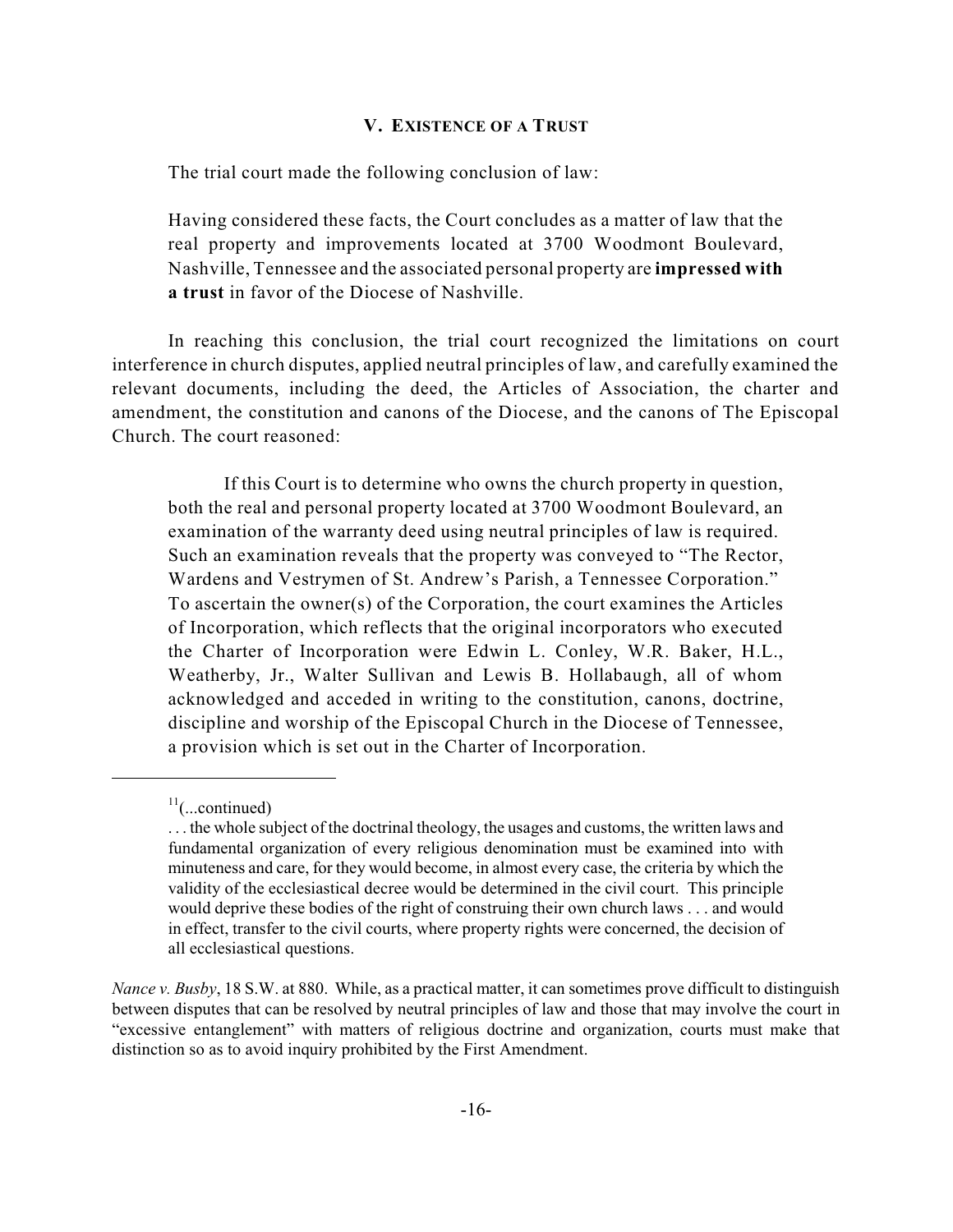In the present case, an examination of the deed, the Articles of Incorporation, the Articles of Association and the Constitution and Canons of The Episcopal Church and the Diocese reveals a trust imposed upon the property for the benefit of the Diocese and The Episcopal Church. Any further declaration would require the Court to resolve a religious controversy, which is forbidden by the First Amendment.

. . .

While the disassociating individuals have an unquestioned right to form another voluntary religious association and to organize the governance of a new organization in whatever way they deem appropriate, they no longer accede to the Constitution and Canons of The Episcopal Church and the Diocese and accordingly, they are not entitled to claim any ownership interest to any property held in trust for the Diocese by "The Rector, Wardens and Vestrymen of St. Andrew's Parish, a Tennessee Corporation."

Our review of the relevant documents reveals the following. When it was organized to become a parish, the founders of St. Andrew's stated in its Articles of Association that it "acknowledges and accedes to the Constitution, Canons, Doctrine, Discipline and Worship of the Protestant Episcopal Church in the Diocese of Tennessee;" and that all real estate St. Andrew's acquires "shall be held, sold, transferred, alienated, conveyed, mortgaged or encumbered, in whole or in part, only in conformity with the Constitution, Canons, Doctrine, Discipline, and Worship of the Protestant Episcopal Church in the Diocese of Tennessee."

Similarly, when certain individuals from St. Andrew's incorporated as The Rector, Wardens and Vestrymen of St. Andrew's Parish, the Articles of Incorporation stated that the corporation "acknowedge[d] and accede[d] to the constitution, canons, doctrine, discipline, and worship of the Episcopal Church in the Diocese of Tennessee."

Canon II.6(2) of The Episcopal Church's Constitution and Canons prohibits a parish such as St. Andrew's from encumbering or alienating real property that has been consecrated without the consent of the Bishop and the Diocese. Canon III.9.5(a) provides that the rector of each parish is entitled to control parish property "subject to the Rubrics of the Book of Common Prayer, the Constitution and Canons of this Church and the pastoral direction of the Bishop."

Canon 1.7, section 4, also referred to as the Dennis Canon or the Trust Canon, was adopted in 1979 by The Episcopal Church following the suggestion made by the United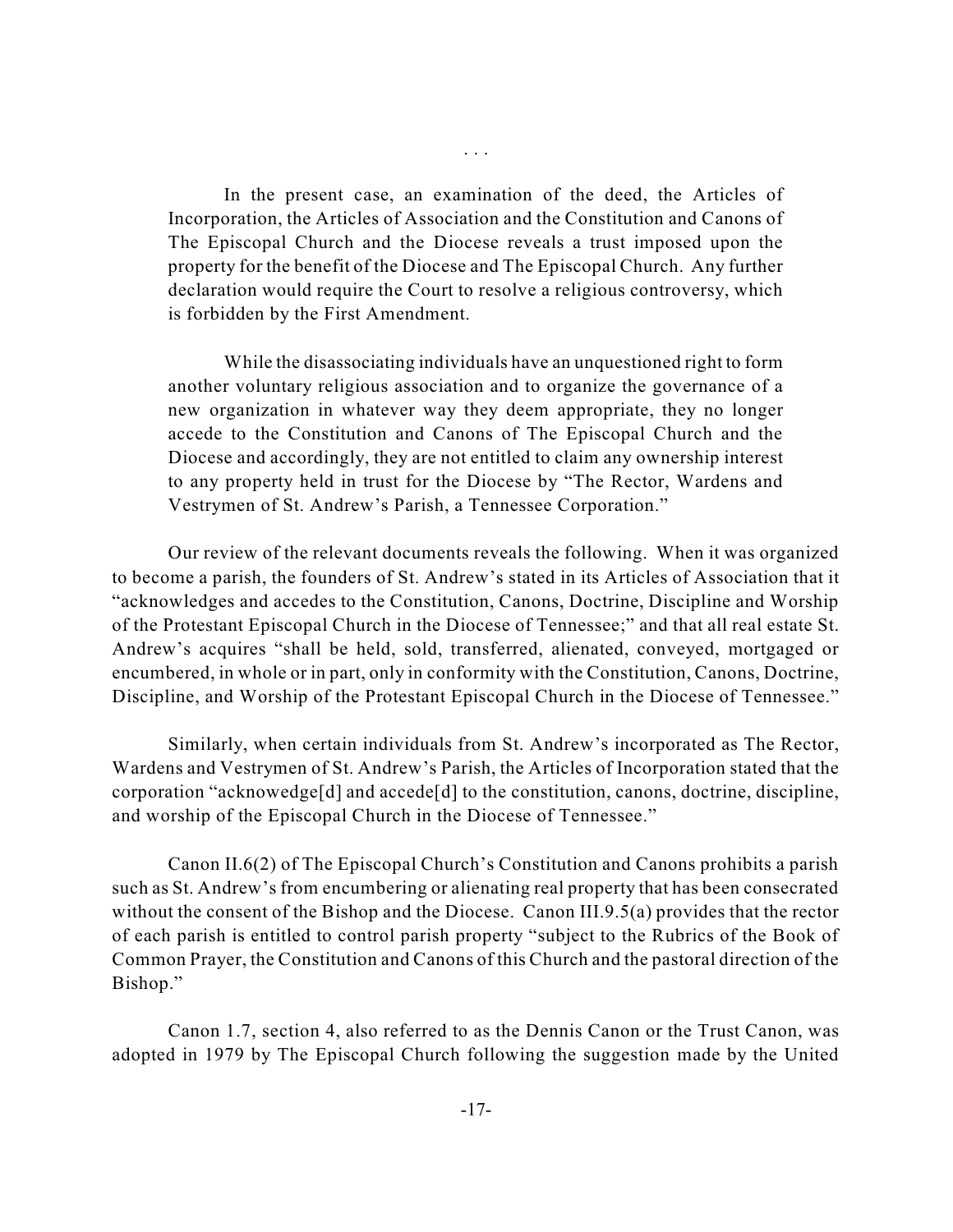States Supreme Court in *Jones v. Wolf*. That suggestion was that churches could resolve property questions before a dispute erupts by modifying documents to include a trust.<sup>12</sup> "[C]ivil courts will be **bound to give effect to the result indicated by the parties, provided it is embodied in some legally recognizable form**." *Jones v. Wolf*, 443 U.S. at 606 (emphasis added).

The Trust Canon clearly states that any property held by or for the benefit of any parish or congregation "**is held in trust for this Church and the Diocese thereof"** of which the congregation is a part. Set out fully above, the Canon also states the local congregation has authority over such property "so long as" the congregation remains **"a part of and subject to this Church and its Constitutions and Canons."**

This provision is unambiguous and needs no interpretation. It speaks for itself. *See The Episcopal Church in the Diocese of Connecticut v. Gauss*, 28 A.3d 302, 318 (Conn. 2011) (generally discussing the Dennis Canon and concluding "there is no genuine issue of material fact as to whether the Parish controls the disputed property . . . because the Dennis Canon expressly provides that all parish property is held in trust for the Episcopal Church and the diocese in which the parish is located").

While the Trust Canon, or Dennis Canon, was adopted after the Property was transferred to St. Andrew's, when the congregation decided to associate with The Episcopal Church and the Diocese in 1960, and when St. Andrew's filed their Articles of Incorporation in 1966, the parish agreed to be bound by the constitution and canons of The Episcopal Church and the Diocese. St. Andrew's remained a parish within The Episcopal Church and the Diocese long after the Dennis Cannon was adopted by the Church's governing body.

The *Gauss* court considered and rejected the local parish's argument that the Dennis Canon should not apply to it because the canon was enacted by the General Convention of the Episcopal Church after the relevant real estate transaction took place, which is one argument made herein by St. Andrew's. 28 A.3d at 318. The *Gauss* court explained:

[I]n agreeing in 1956 [when the parish applied for admission to the general church as a parish] to abide by the constitution and canons of the Diocese, members of the congregation also agreed to abide by the constitution and canons of the Episcopal Church, including the subsequently enacted Dennis Canon. There is no provision in the constitution and canons of the Episcopal Church or the Diocese expressing an intent to the contrary or

<sup>&</sup>lt;sup>12</sup>The Court specifically referred to ensuring that "factions loyal to the hierarchical church will retain the church property" by trust or similar language. *Jones v. Wolf*, 443 U.S. at 606.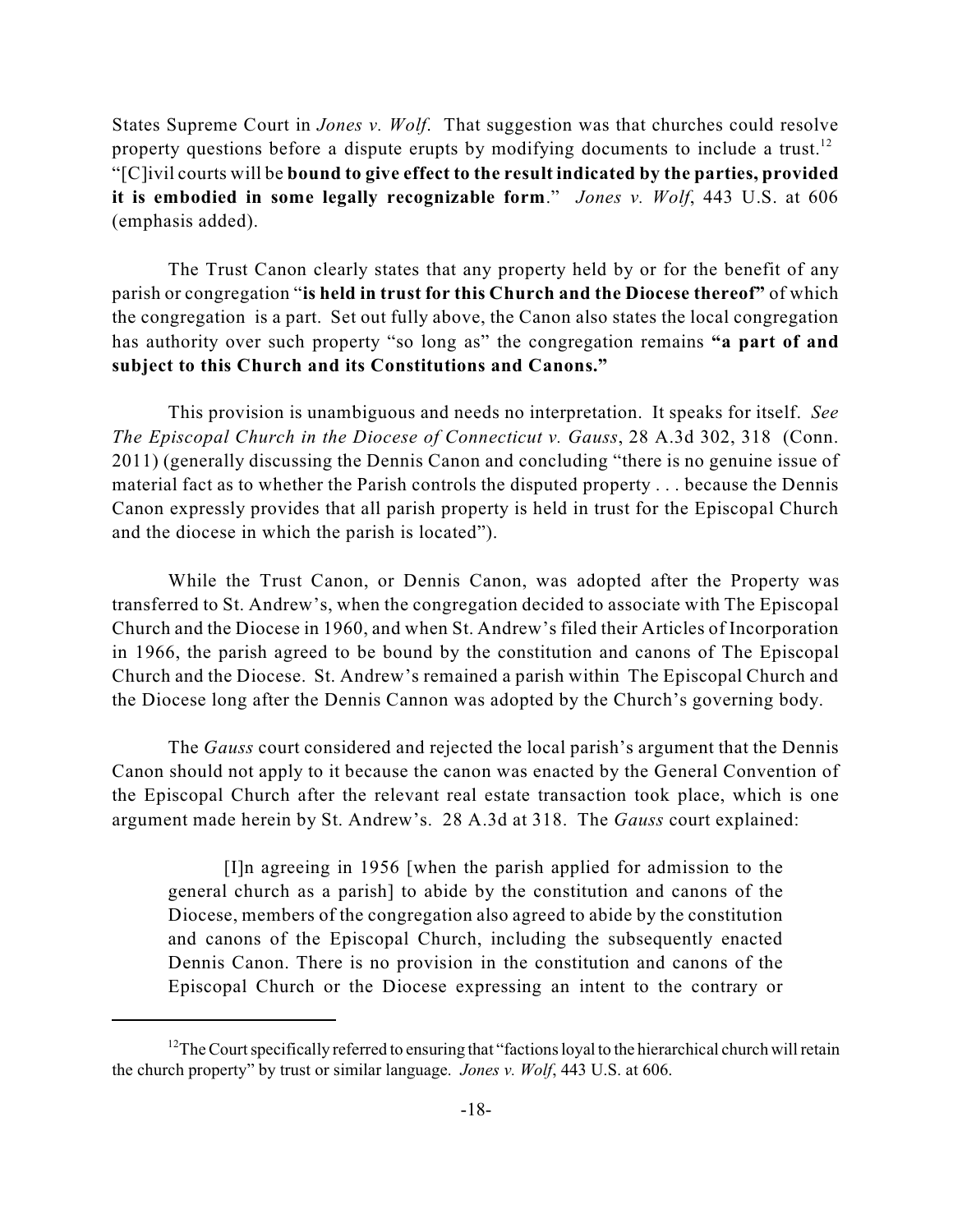excusing a parish, either explicitly or implicitly, from complying with amendments or additions to the constitution and canons that might be enacted after a parish is accepted by the Diocese.

### *Id*. at 320.

In addition to the Dennis Canon, the Diocese has adopted its own canons governing parish property. Diocesan Canon 9 provides that real estate belonging to a parish shall not be sold, transferred, alienated, conveyed, or encumbered without the consent of the General Convention or the Bishop and Council. Clearly, as the trial court held, the church governance documents leave no question that the Property was held subject to a trust in favor of the Diocese and The Episcopal Church.

The issue whether an Episcopalian congregation that decides to break away from The Episcopal Church is able to retain possession over the real property where its congregation worships has been litigated numerous times over the last thirty-five years. In addition to *Gauss*, a majority of courts in other states that have considered the same type of dispute between local former parishes and The Episcopal Church and its dioceses have reached the same conclusion that we do; *i.e.*, the church governing documents clearly create a trust in favor of the central church and/or its dioceses over any property held and used by a local parish, even when the record title to the property in question has been held in the name of the local parish since a time before the Dennis Canon was enacted. *See, e.g., Episcopal Church Cases*, 198 P.3d 66, 79-82 (Cal. 2009) (holding that in consideration of Dennis Canon and parish's promise to be bound by constitution and canons of general church in original application in 1947 to become parish and in articles of incorporation in 1949, parish held property in trust for general church and could use property only so long as parish remained part of general church), *cert. denied sub nom. Rector, Wardens & Vestrymen of Saint James Parish in Newport Beach, California v. Protestant Episcopal Church in the Diocese of Los Angeles*, 130 S. Ct. 179, 175 L.Ed.2d 41 (2009); *Episcopal Diocese of Rochester v. Harnish*, 870 N.Y.3d 340, 351-52, 899 N.E.2d 920, 922-25 (N.Y. Ct. App. 2008) (holding that parish held real property in trust for general church based upon parish's agreement to abide by constitution and canons of general church upon incorporation in 1927 or upon recognition as parish in 1947 together with language of Dennis Canon establishing express trust in favor of general church); *In re Church of St. James the Less*, 888 A.2d 795, 807-09 (Pa. 2005) (holding parish held property in trust for benefit of general church because (1) parish agreed in its charter to "always accede to the authority of the National Episcopal Church and the Diocese" and (2) the Dennis Canon created an express trust in favor of the Church); *see also Masterson v. Diocese of Northwest Texas*, 335 S.W.3d 880, 891 (Tex. Ct. App. 2011) (despite property's title held by parish, governing documents of national Episcopal Church show parish holds property in trust for national Church).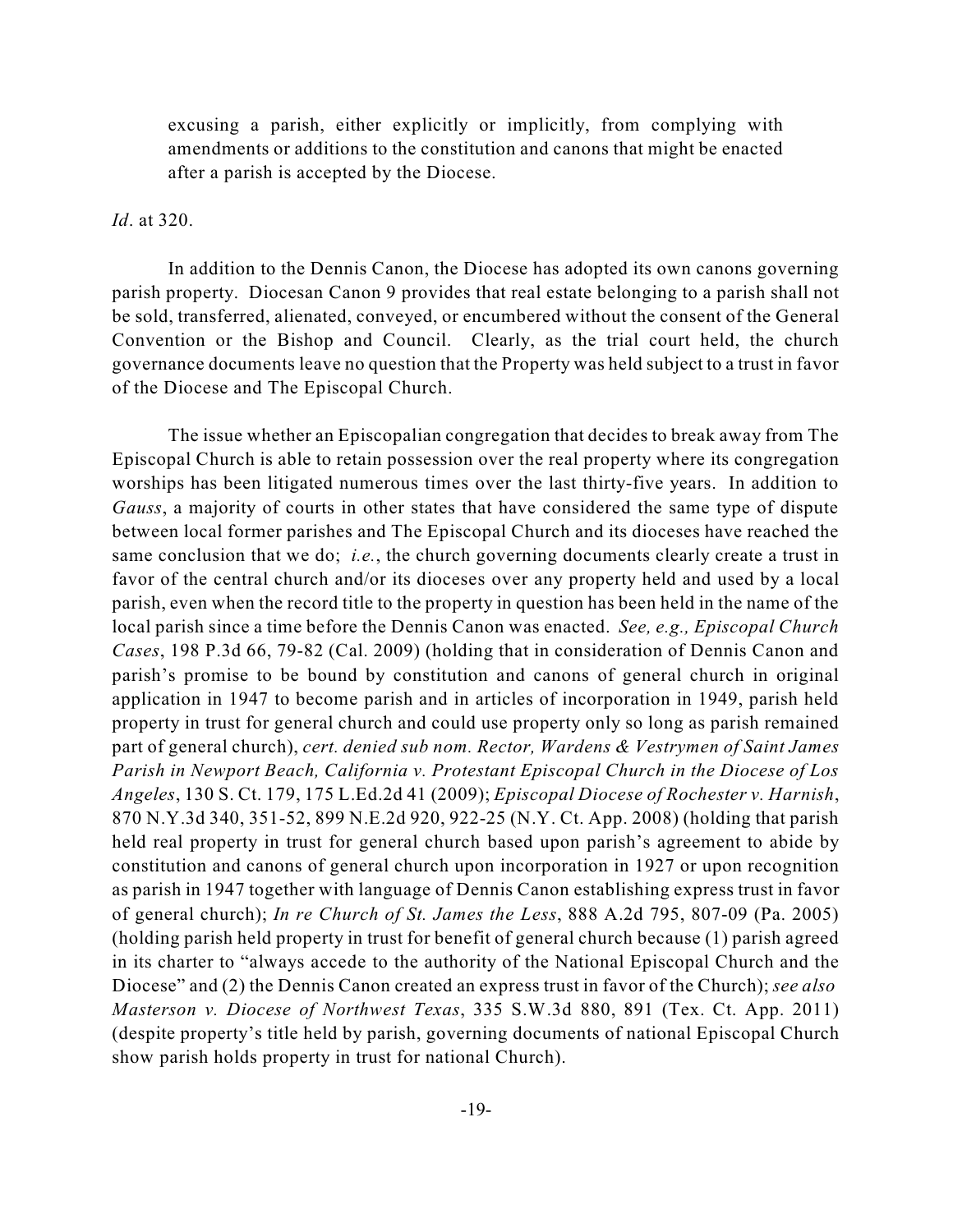We conclude that the documents are clear and that St. Andrew's has held or controlled the Property under an express trust in favor of the Diocese and/or The Episcopal Church. Despite the language of the documents involved, St. Andrew's argues that it did not hold the Property in trust asserting that the language in the church's governing documents regarding real property should not be applied to St. Andrew's.

### **VI. WHETHER THE EPISCOPAL CHURCH IS HIERARCHICAL FOR ALL PURPOSES**

St. Andrew's asserts that no matter how clear the church governance documents may be regarding establishment of a trust, those documents do not create a trust in this instance because they simply do not apply to St. Andrew's. This argument is based upon St. Andrew's assertion that The Episcopal Church is not hierarchical for all purposes and, in particular, with regard to property ownership and control.

"Hierarchical churches may be defined as those organized as a body with other churches having similar faith and doctrine with a common ruling convocation or ecclesiastical head." *Kedroff v. St. Nicholas Cathedral of Russian Orthodox Church in North America*, 344 U.S. 94, 110 (1952). The United States Supreme Court has explained that when dealing with hierarchical churches the courts "are bound to look at the fact that the local congregation is itself but a member of a much larger and more important religious organization, and is under its government and control, and is bound by its orders and judgments." *Watson v. Jones*, 80 U.S. 679, 726-27 (1871).

St. Andrew's argues that if it is determined that The Episcopal Church is not hierarchical for purposes of property disputes, the Church's canons and constitutions cited above are not determinative of whether it or the Diocese owns the Property. Instead, according to St. Andrew's, the language of the warranty deed, which does not include any trust language, along with the parties' negotiations when the Property was transferred evidence that it, not the Diocese, is the rightful owner of the Property.

Tennessee courts, as well as courts of other states, have distinguished between hierarchical churches and congregational churches for limited purposes. If a church is congregational and independent, its members constitute the highest authority on ecclesiastical matters, including church governance and discipline. *Nance v. Busby*, 18 S.W. at 881.

In *Cannon v. Hickman*, 4 Tenn. App. 588 (Tenn. Ct. App. 1927), the court described the church whose property was in dispute as "purely congregational" with no federal head of an organization of churches of the same denomination with authority over actions of the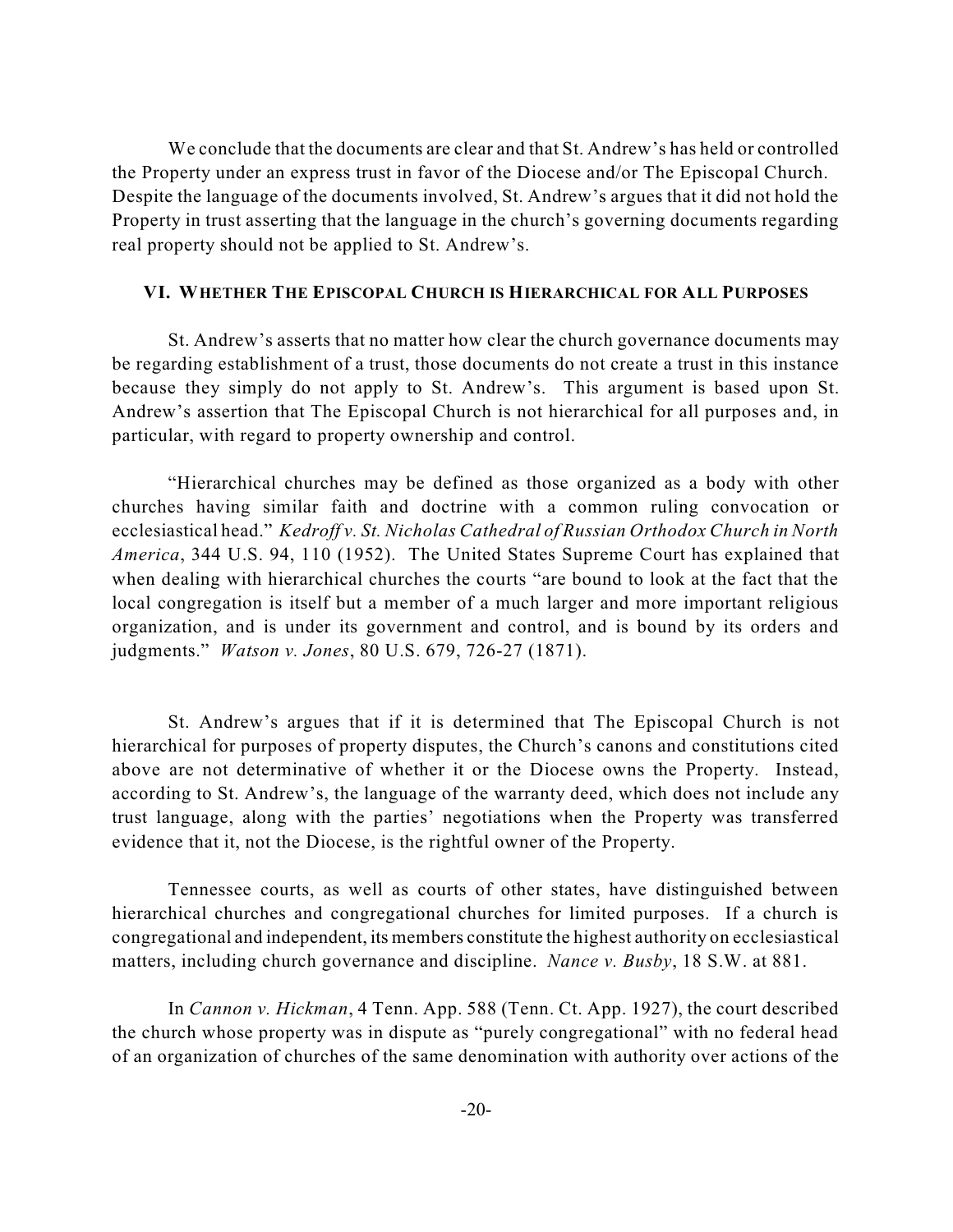local church. 4 Tenn. App. at 590. In that situation, "[e]ach congregation is an ecclesiastical sovereignty within itself," and "each church society manages absolutely its affairs, temporal, spiritual and doctrinal." *Id*. at 590-91. Such congregations are considered ecclesiastical sovereignties and democracies, governed by the majority of its members. *Id*. As another example, in an intrachurch dispute, this court observed that "[i]n matters of government churches of Christ are all congregationally autonomous." *Royal Heights Church of Christ*, 1987 WL 18670, at \*3 (Tenn. Ct. App. Oct. 21, 1987).

On the other hand, our courts have concluded some churches are hierarchical in their organization. In *Fairmount Presbyterian Church, Inc. v. Presbytery of Holston of the Presbyterian Church of the United States*, *supra*, this court stated that the central church in the lawsuit was a hierarchical church and described the components of its organization:

The Presbyterian Church in the United States is a connectional or hierarchical church, as distinguished from a congregational one. Each local congregation is governed by a group of elders known as the Session. The local churches are grouped into Presbyteries . . . . These are grouped into Synods . . . which are presided over by the General Assembly of the church. These governing bodies all have both legislative and judicial functions.

511 S.W.2d at 302 n.1.

The Texas Court of Appeals has set forth the following test to determine whether or not a church is hierarchical:

(1) the affiliation of the local church with a parent church, (2) an ascending order of ecclesiastical judicatoriesin which the government of the local church is subject to review and control by higher authorities, (3) subjugation of the local church to the jurisdiction of a parent church or to a constitution and canons promulgated by the parent church, (4) a charter from the parent church governing the affairs of the local church and specifying ownership of local church property, (5) the repository of legal title, and (6) the licensing or ordination of local ministers by the parent church.

*Masterson v. Diocese of Northwest Texas*, 335 S.W.3d 880, 890 (Tex. Ct. App. 2011) (citing *Templo Ebenezer, Inc. v. Evangelical Assemblies, Inc*., 752 S.W.2d 197, 198–99 (Tex. App. 1988); *Schismatic & Purported Casa Linda Presbyterian Church v. Grace Union Presbyterian*, 710 S.W.2d 700, 702 (Tex. App. 1986); *Browning v. Burton*, 273 S.W.2d 131, 133–34 (Tex. Civ. App.1954)).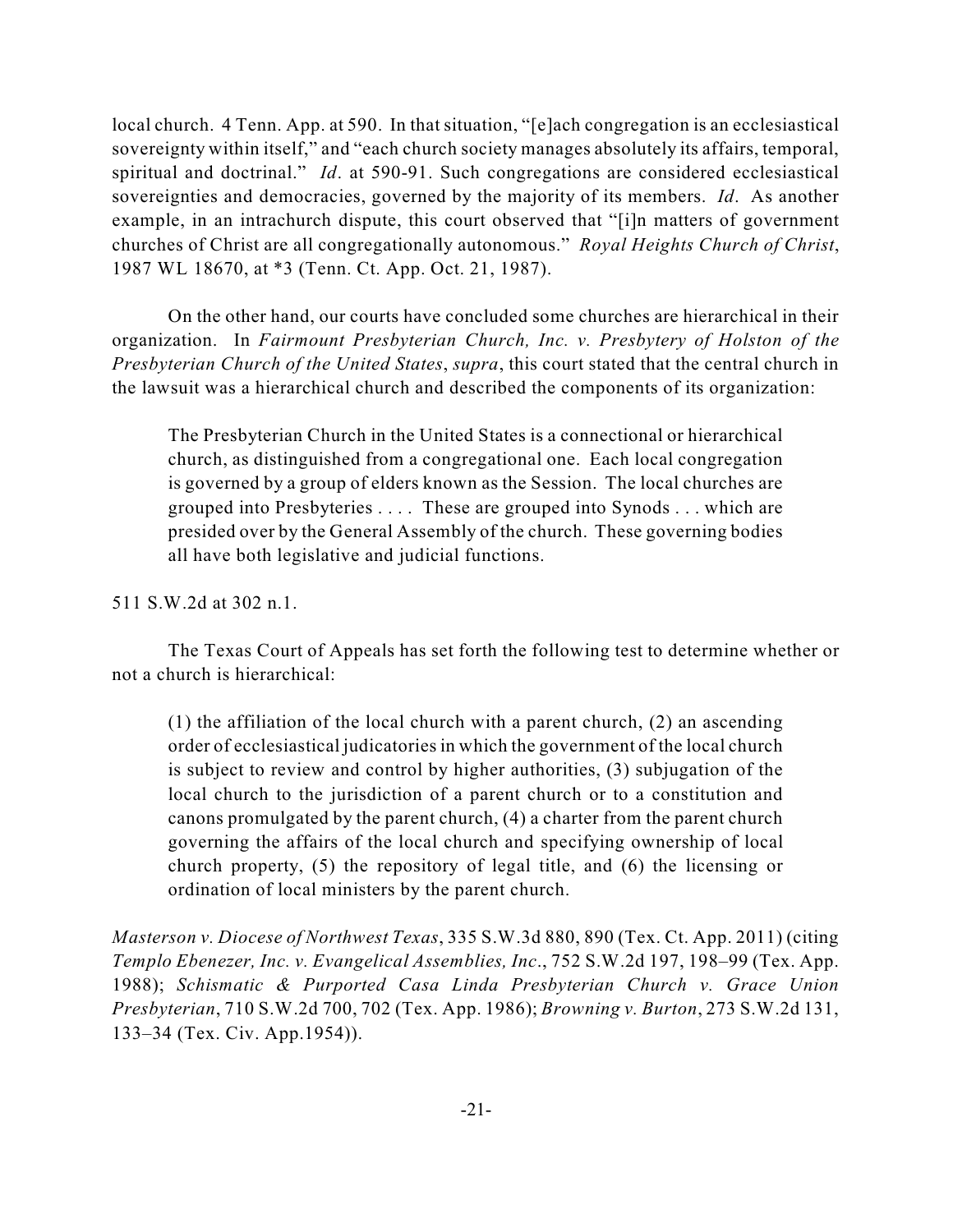The trial court described the organization of The Episcopal Church, including its three tiers and the governance of the general or central church, its dioceses, and its parishes. Those facts establish that The Episcopal Church is a hierarchical church, using the test set out above and the tests applied in Tennessee and other courts.

As stated earlier, property disputes arising when an Episcopalian congregation decides to break away from The Episcopal Church have been before the courts in a number of states. In all of the opinions we have reviewed, either the parties agreed, or the courts concluded, that The Episcopal Church is hierarchical. *See, e.g., Daniel v. Wray*, 580 S.E.2d 711, 717-18 (N.C. App. Ct. 2003) (holding The Episcopal Church and its congregations are part of a hierarchical organization in which the constitutions and canons of The Episcopal Church and of the diocese govern the congregations and their role within the organization).

St. Andrew's has cited no case in which a court has concluded The Episcopal Church is not hierarchical, for property matters or otherwise. The Georgia Court of Appeals recently considered whether a local parish that sought to disaffiliate from the national church could retain control over the church property in *The Rector, Wardens and Vestrymen of Christ Church in Savannah v. Bishop of the Episcopal Diocese of Georgia*, 699 S.E.2d 45 (Ga. Ct. App. 2010), *aff'd* 718 S.E.2d 237 (Ga. 2011). The appellate court determined that "even though the parish owns its own real estate, the discipline, canons, and constitutions of the National Episcopal Church and the Diocese of Georgia established an implied and express trust over the property for the use of the National Episcopal Church." *Id*. at 47. The court also examined the same issue raised herein by St. Andrew's.

In determining that The Episcopal Church was hierarchical for all purposes, including the resolution of property disputes,<sup>13</sup> the *Christ Church in Savannah* court wrote:

Here, careful consideration of the National Episcopal Church's structure and history persuades us that the National Episcopal Church is hierarchical. The church organization has three tiers: (1) the National Episcopal Church, (2) geographically-defined dioceses that belong to, are subordinate to, and are under the jurisdiction of the National Episcopal Church, and (3) local parishes that belong to, are subordinate to, and are under the jurisdiction of the National Episcopal Church and the individual diocese in which the parish is located. At the present time, the National Episcopal Church is comprised of 111 dioceses and thousands of individual churches,

 $13$ When this case was before the Supreme Court of Georgia, there was no longer any dispute that The Episcopal Church was hierarchical. *The Rector, Wardens and Vestrymen of Christ Church in Savannah v. Bishop of the Episcopal Diocese of Georgia*, 718 S.E.2d at 240-41.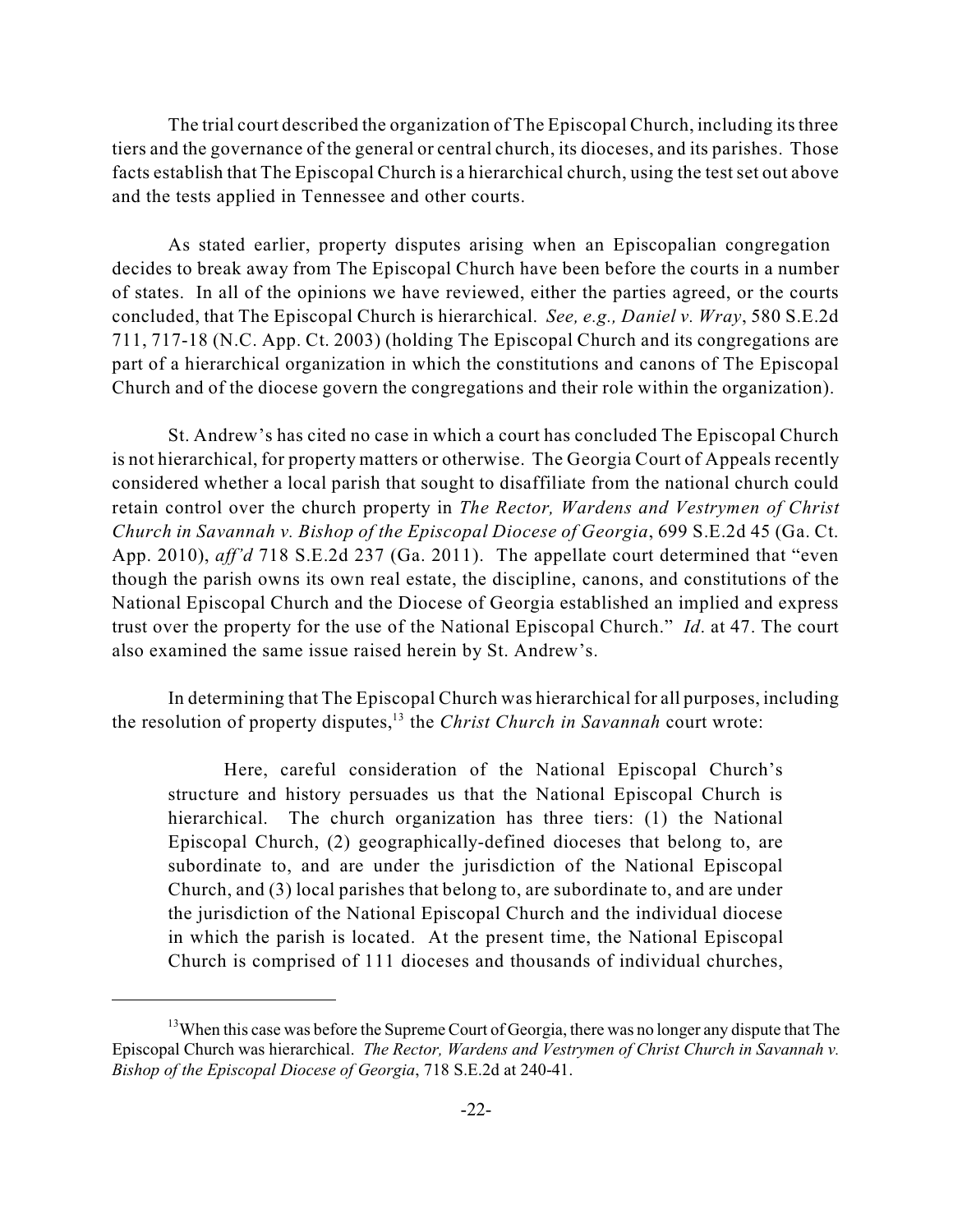each of which must be affiliated with a diocese. The National Episcopal Church is governed by a general convention composed of bishops and deputies. The dioceses are governed by bishops and an annual convention. Each parish is governed by a vestry, which is akin to a board of directors. The vestry of each church sends delegates to its diocesan convention, and each diocese sends delegates to the general convention. There are governing documents at each level of the church. The National Episcopal Church has a constitution and canons, which are similar to bylaws. The dioceses also have constitutions and canons, but these are subordinate to the governing documents of the National Episcopal Church. The individual parishes are controlled by the terms of their charters and bylaws, which are in turn subordinate to the constitutions and canons of both the diocese and the National Episcopal Church. In addition, the dioceses and parishes are subject to the doctrine, discipline, and worship of the National Episcopal Church generally.

### *Id*. at 48.

Other courts have reached the same conclusion*. See Masterson v. Diocese of Northwest Texas,* 335 S.W.3d at 890 (holding Episcopal Church is hierarchical for all purposes, including the resolution of property disputes); *Diocese of Massachusetts v. Devine*, 797 N.E.2d 916, 921-24 (Mass. App. Ct. 2003) (holding Episcopal Church is hierarchical for all purposes, including determining property disputes); *Daniel v. Wray*, 580 S.E.2d at 717 (Episcopal Church is hierarchical church for purposes of determining property disputes); *Rector, Wardens, and Vestrymen of Trinity-St. Michael's Parish v. The Episcopal Church in the Diocese of Connecticut,* 620 A.2d 1280, 1286 (Conn. 1993) (rejecting local church's argument that canons of The Episcopal Church are of moral value only, concluding hierarchical relationship governs all matters, including property dispute between local church and diocese); *Protestant Episcopal Church in the Diocese of New Jersey v. Graves*, 417 A.2d 19, 24 (N.J. 1980) (holding Episcopal Church is hierarchically structured and hierarchical nature of relationship determines control over property when local church disassociates);*see also Protestant Episcopal Church in Diocese of Virginia v. Truro Church*, 694 S.E.2d 555, 558 (Va. 2010) (holding Episcopal churches are hierarchical).

There is nothing in the language of the relevant documents to indicate that the hierarchical organization of the church is not applicable to the control and ownership of real property. To the contrary, specific language regarding property, quoted earlier in this opinion, clearly establishes that the central church and dioceses have authority to control the use and disposition of property, separate and apart from the trust language. Based on the language of the Canons and Constitutions of The Episcopal Church and of the Diocese, we join the majority of jurisdictions in holding that The Episcopal Church is a hierarchical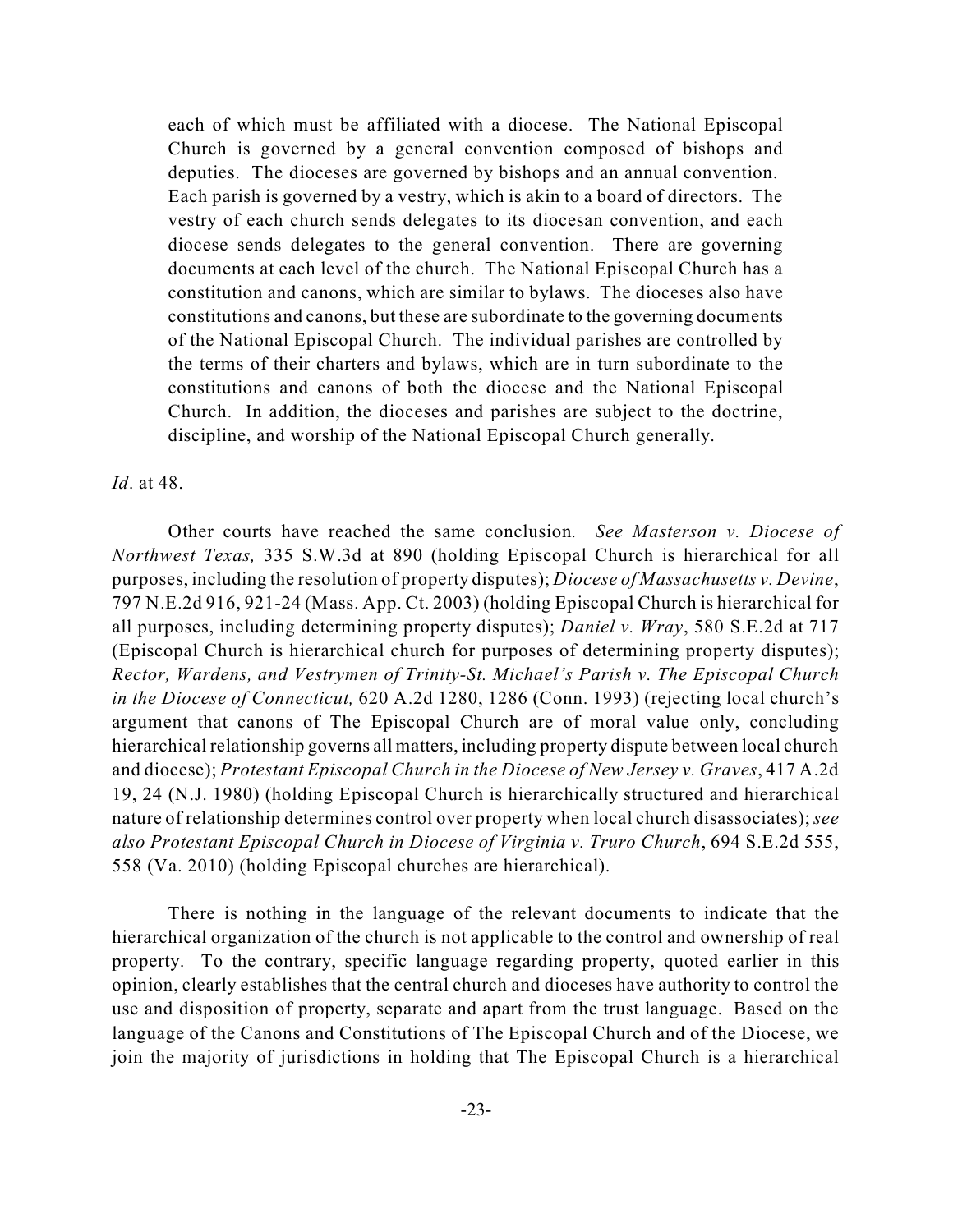organization for all purposes, including ownership and control of real and personal property.

St. Andrew's contends that it created a genuine issue of material fact concerning whether The Episcopal Church is hierarchical for temporal matters, including property disputes. St. Andrew's submitted an affidavit by a former bishop of a diocese in Illinois, an affidavit by a board member of a diocese in Florida, and a document entitled Bishops' Statement on the Polity of The Episcopal Church (the "Bishops' Statement"). The former bishop stated that The Episcopal Church is not hierarchical for any purpose. The board member opined that The Episcopal Church is not hierarchical for "the issues in this dispute." The Bishops' Statement is dated April 18, 2009, and appears to be authored by fifteen or so bishops and former bishops, but does not appear to be sanctioned by The Episcopal Church or the General Convention. The Bishops' Statement suggests, *inter alia*, that The Episcopal Church is a voluntary association of equal dioceses.

The affidavits St. Andrew's offered do not create a disputed issue of material fact because the affiants were simply offering their opinions and interpretations of the constitutions and canons, not facts. The constitutions and canons, as well as St. Andrew's filings and Articles of Association, speak for themselves and are determinative of the issue. As discussed earlier in this opinion, when resolving disputes involving hierarchical churches, the courts will defer to the highest church authority on questions of church governance. In such situations, the courts "are bound to look at the fact that the local congregation is itself but a member of a much larger and more important religious organization, and is under its government and control, and is bound by its orders and judgments." *Watson v. Jones*, 80 U.S. at 726-27. We think that includes interpretation of church governing documents and interpretation of the basic organization of the church. Consequently, we cannot conclude that there is a factual question regarding the organization and governance of The Episcopal Church and will not inquire into it.

### **VII. NEUTRAL PRINCIPLES APPROACH**

As explained earlier, "where resolution of an intrachurch property dispute does not risk the prohibited court entanglement and involves only nondoctrinal matters, courts may decide such controversies. In doing so, they apply 'neutral principles of law' developed for use in all property disputes." *Anderson v. Watchtower Bible and Tract Soc. of New York*, 2007 WL 161035, at \*7 (Tenn. Ct. App. Jan. 19, 2007) (citing *Jones v. Wolf*, 443 U.S. 595, 604 (1979)).

St. Andrew's asserts that the trial court herein did not actually, or properly, apply the "true" neutral principles approach. Essentially, St. Andrew's seems to argue that the court should only have looked at the warranty deed transferring the Property. The warranty deed does not include express trust language, and St. Andrew's relies heavily on the language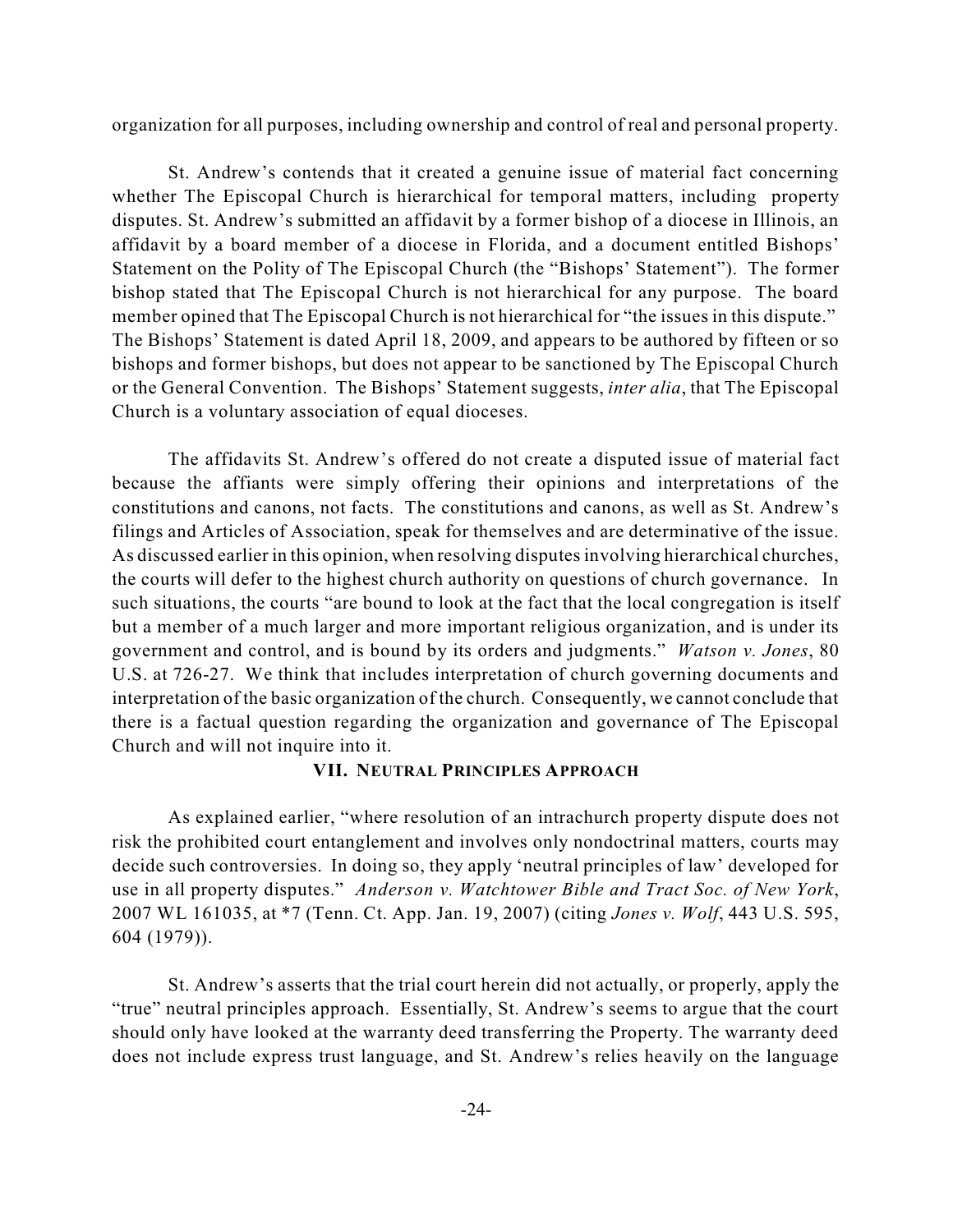conveying fee to the vestry. Of course, the governing documents of The Episcopal Church and the Diocese recognize that title may be held by the local congregation. The fact that a deed reflects the grantee to be the vestry of the local congregation does not contradict the existence of a trust. To the contrary, a finding that a local congregation (or any other grantee) holds real property subject to a trust for the benefit of the central church (or another person or grantor) would never arise if the property were titled to the central church (or other beneficiary of the trust).

St. Andrew's argument that courts must look only to the deed ignores the holdings of Tennessee and other courts that application of neutral principles of law in intrachurch property disputes includes consideration of church governing documents, not just the document transferring the property. Such documents are certainly relevant to determining the context in which the transfer of the property took place as well as the intentions of the parties at the time of transfer.

For example, in *Fairmount*, *supra*, the court specifically stated it was applying neutral principles of law. The court examined the local church's charter and found that the purpose of the corporation was to be a local church of the Presbyterian Church in the United States and that the various activities listed in its corporate purpose were modified by the language, "in accord with the Standards of the Presbyterian Church in the United States." *Fairmount Presbyterian Church, Inc*. 531 S.W.2d at 302. Consequently, the court found any property conveyed to the corporation was subject to an implied trust in favor of the general church . *Id*. at 305-06.

In *North Red Bank Cumberland Presbyterian Church*, *supra*, this court considered a dispute over church property between the central or national church and a local congregation that withdrew from the national church and asserted title to the property where the congregation worshiped. 430 S.W.2d at 426. The appellate court described the case as turning on "whether, in the absence of a controlling provision of the deed or church canon expressly forfeiting title upon withdrawal, a local congregation can withdraw from the parent organization without losing title to the local church property." 430 S.W.2d at 425.

The case had been appealed earlier, but had been remanded with instruction by the Supreme Court to admit into evidence any provision of the church's governing documents or law relevant to the issue. The Court of Appeals considered the minutes of the hierarchical church's General Assembly and the Digest, which was the governing document of The Cumberland Presbyterian Church. Based upon relevant documents, the court determined that when a congregation withdraws from the central church, there is a dissolution of the congregation, "with the result that title to property of the local church passes to the parent organization for the advancement of the purposes of the trust" established by church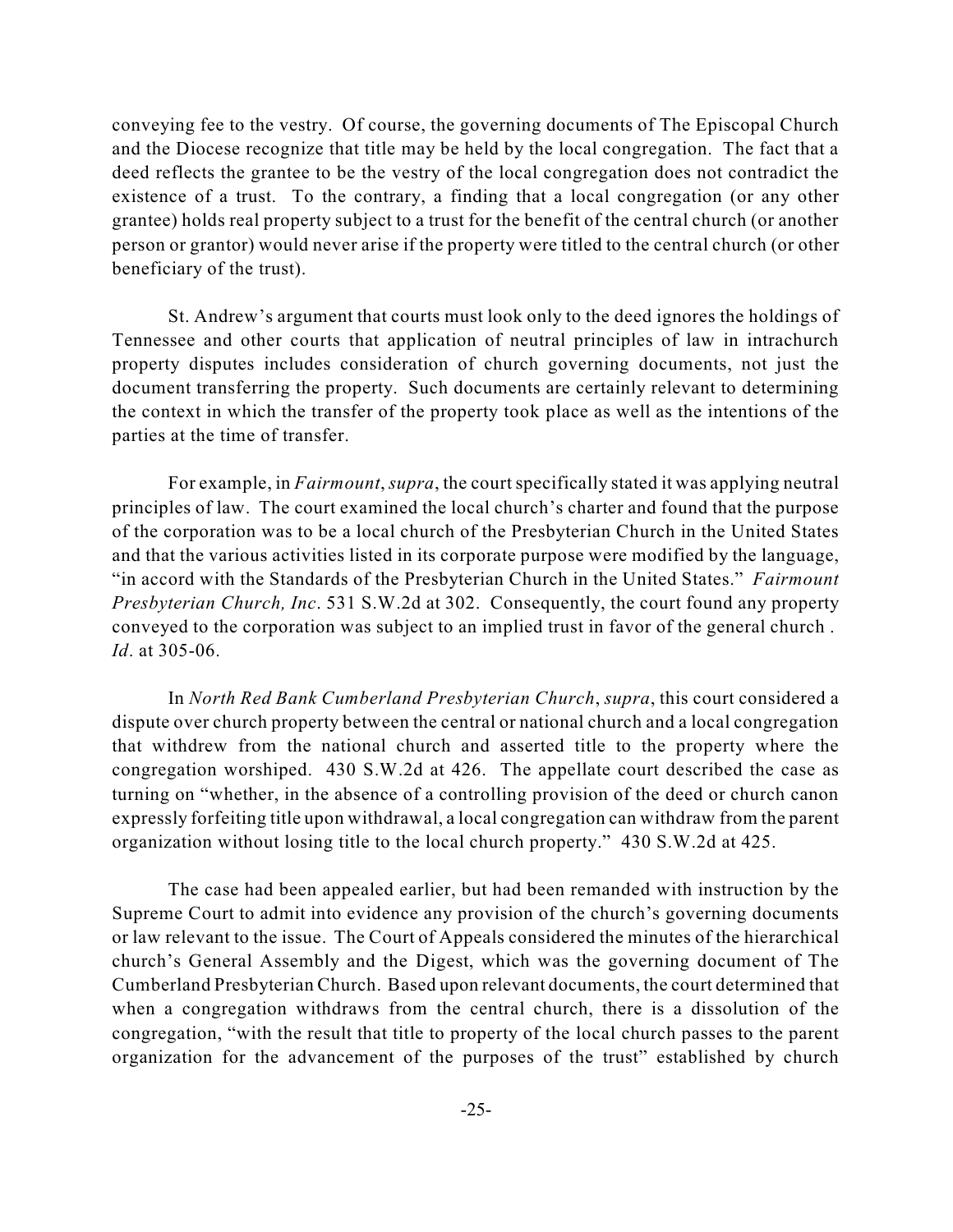governing documents. 430 S.W.2d at 429.

In explaining that the existence of the trust seems clearly indicated, the court stated that church members who contributed to the original purchase of the property and had it transferred to the local church as a Cumberland Presbyterian Church and those who contributed to improvements over the years "had every reason to expect their donations to remain under the government of the Cumberland Presbyterian Church." *Id*. The local congregation's withdrawal from the central church's governance was contrary to that expectation.

The United States Supreme Court has also recognized that the neutral principles approach can involve examination of religious documents such as a church constitution, specifically looking for language of a trust in favor of the central church. *Jones v. Wolf*, 443 U.S. at 604. *See also Maryland and Virginia Eldership of Churches of God v. Church of God at Sharpsburg, Inc*., 396 U.S. at 367-68 (affirming the lower court's decision in a dispute over church property between the central church and secessionist congregations where the court had relied upon, *inter alia*, language in the deeds conveying the property, the charters of the religious corporations, and provisions in the constitution of the central church pertinent to the ownership and control of church property).

St. Andrew's also contends that the absence of express trust language in the deed was the result of negotiations between the Diocese and the parish and is indicative of a "special relationship" between those entities. It also asserts that the trial court erred in its application of neutral principles of law because it did not acknowledge that St. Andrew's never agreed to a trust relationship with the Diocese or The Episcopal Church with regard to the Property.<sup>14</sup> St. Andrew's argues that Tennessee courts have traditionally analyzed the

 $<sup>14</sup>$  St. Andrew's argues that it never agreed to a trust relationship with the Diocese or The Episcopal</sup> Church with regard to the Property and should therefore be deemed the owner of the Property. First, evidence of St. Andrew's agreement is found in the church governing documents and in the fact that it remained a parish within the Diocese for many years after the Dennis Canon made the trust relationship abundantly and finally clear. St. Andrew's relies on two cases to support its argument *All Saints Parish Waccamaw v. Protestant Episcopal Church in the Diocese of South Carolina*, 685 S.E.2d 163 (S.C. 2009), and *Emmanuel Churches of Christ v. Foster*, 2001 WL 327910 (Tenn. Ct. App. Apr. 5, 2001). We find the first case to be so different from the situation before us as to be inapposite. We have already discussed the *Foster* case, which involved determining the intent of the original grantor of the property with regard to a dispute between two churches. This case is distinguishable from *Emmanuel Churches of Christ* for many reasons, most importantly because the Diocese rather than an individual conveyed the Property to St. Andrew's, and the canons in effect when the Property was conveyed indicated that all property held by a parish was held in trust subject to the Constitution and Canons of the Diocese and of The Episcopal Church. While the grantor's intent in *Emmanuel Churches of Christ* was that the property conveyed stay with the (continued...)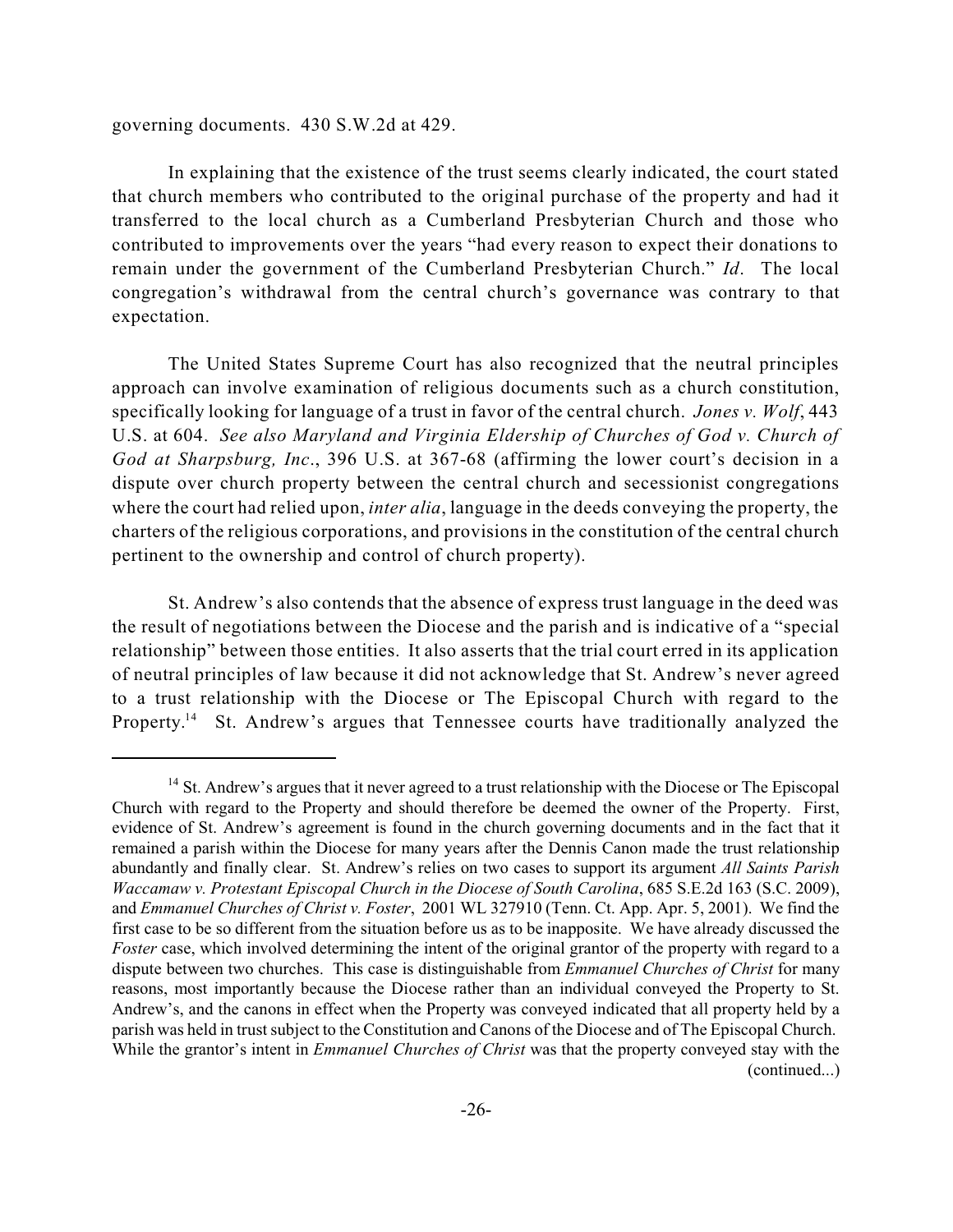attendant circumstances surrounding such property transfers or acquisitions, citing some of the cases discussed above, and that the trial court did not consider the negotiations.

We agree that attendant circumstances are to be considered, in the same way they are considered in all property disputes where the existence of a trust is claimed. The United States Supreme Court has said, "the neutral principles analysis shares the peculiar genius of private-law systems in general - flexibility in ordering private rights and obligations to reflect the intentions of the parties." *Jones v. Wolf*, 443 U.S. at 603-04. Generally, where there is a claim that property is held subject to a trust for the benefit of the grantor, the court's analysis focuses on the intent of the parties, particularly the grantor. *See, e.g.*, *Emmanuel Churches of Christ v. Foster*, 2001 WL 327910, at \*3 (interpreting the intent of the grantor). Here, the grantor was the Diocese.

In the case before us, the attendant circumstances include things like St. Andrew's Articles of Association and church governing documents. There is nothing in the deed herein that would distinguish it from similar deeds in countless other cases. And, the canons of The Episcopal Church and the Diocese recognize that property may be titled in the name of a local parish. In its Articles of Association and Articles of Incorporation and its membership as a parish within the Diocese and The Episcopal Church, St. Andrews explicitly acknowledged and acceded to the constitution and canons of The Episcopal Church and the Diocese of Tennessee before the Diocese transferred the Property to it. St. Andrew's unequivocally stated that title to all real estate "shall be vested" in The Episcopal Church and the Diocese, and that all real property St. Andrew's acquires "shall be held, sold, transferred, alienated, conveyed, mortgaged or encumbered . . . only in conformity with the Constitution, Canons, Doctrine, Discipline, and Worship of the Protestant Episcopal Church in the Diocese of Tennessee."

St. Andrew's would have us ignore the clear language of these and other documents described earlier in this opinion. This we will not do. As the Supreme Court has stated, "Through appropriate reversionary clauses and trust provisions, religious societies can specify what is to happen to church property in the event of a particular contingency, or what religious body will determine the ownership in the event of a schism or doctrinal controversy. *Jones v. Wolf*, 443 U.S. at 603-04. Thus, the intent of the parties herein is established by the

 $14$ (...continued)

trustees of the local church, the grantor's intent in this case was that the Property be held in trust for the Diocese.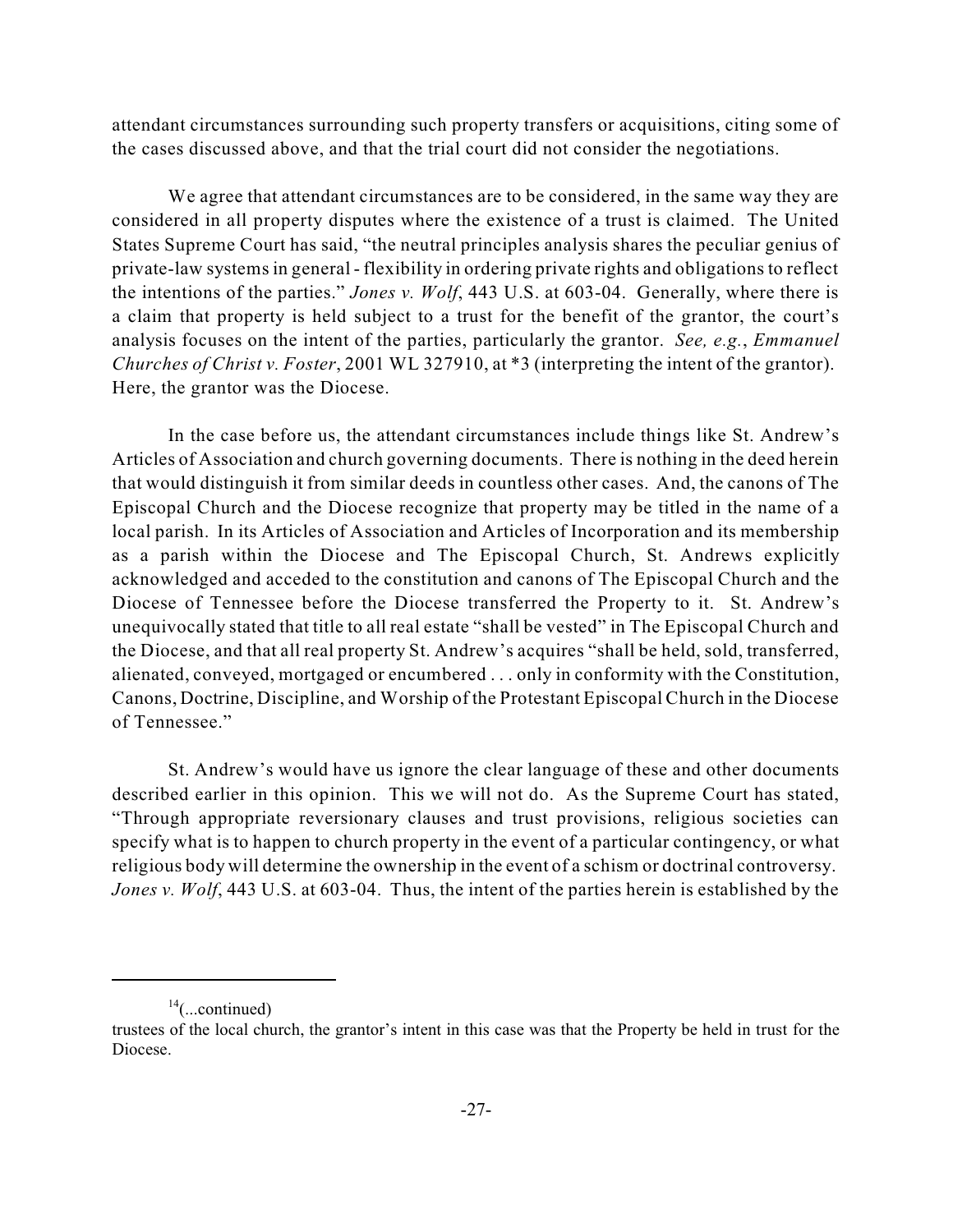governing documents, not just the deed.<sup>15</sup>

St. Andrew's also surmises that the trial court could have been persuaded by the Diocese's mischaracterization of the law regarding trusts on property in hierarchical churches. In fact, there a several cases in Tennessee that include language to the effect a trust exists in similar situations without express trust language. Such statements include, "property conveyed to a local church which is a part of a connectional<sup>16</sup> church does not remain the property of the local church even when there is no trust language in the deed." *Church of God in Christ v. Middle City Church of God in Christ*, 774 S.W.2d 950, 952 (Tenn. App. Ct. 1989) (citing *Cumberland Presbyterian Church v. North Red Bank Cumberland Presbyterian Church*, 430 S.W.2d 879 (Tenn. App. Ct. 1968) and *Hardin v. Starnes*, 221 S.W.2d 824 (1949)). The *Church of God in Christ* court further wrote, "when a local church acquires real property by deed, it is held in trust for the parent church even in the absence of express trust language." 774 S.W.2d at 952; *see The Holston Presbytery of the Presbyterian Church (U.S.A.) v. Wingard*, 1985 Tenn. App. LEXIS 3384, at \*4-17 (Tenn. Ct. App. Jan. 9, 1985) (in property dispute between local church and national church with hierarchical relationship, court held local church holds property in trust for national church even though deed was silent on existence of trust). Additionally, The *Emmanuel Churches of Christ* court explained that "[a]s a general proposition, when property is conveyed to a local church having a connectional relationship to a central organization, the property belongs to the central organization." *Id*. at \*2. However, the court explained, this general rule is subject to the "clear intent of the grantor in the deed manifesting a contrary purpose." *Id*. at \*3.

In any event, we have found clear language in the church's governing documents that establish the clear intent of the grantor, the Diocese. Also, the governing church documents are not silent on the issue of a trust in favor of the Diocese or The Episcopal Church. The relevant language clearly creates a trust. Therefore, we think the application of the cases cited in the preceding paragraph is unnecessary.

We conclude the trial court properly applied the neutral principles approach by considering the warranty deed, St. Andrew's Articles of Association, St. Andrew's Articles

 $15$ St. Andrew's seems to believe that the absence of express trust language in the deed must be interpreted as an exception to the language in the governing documents that creates a trust over property held, used, or controlled by a parish. From the opposite view, one could argue that since church governing documents establish property ownership, any deviation from those governing principles would have to be explicit and in writing.

 $16$ <sup>16</sup>The courts in Tennessee have used the term "connectional" to mean the same thing as "hierarchical."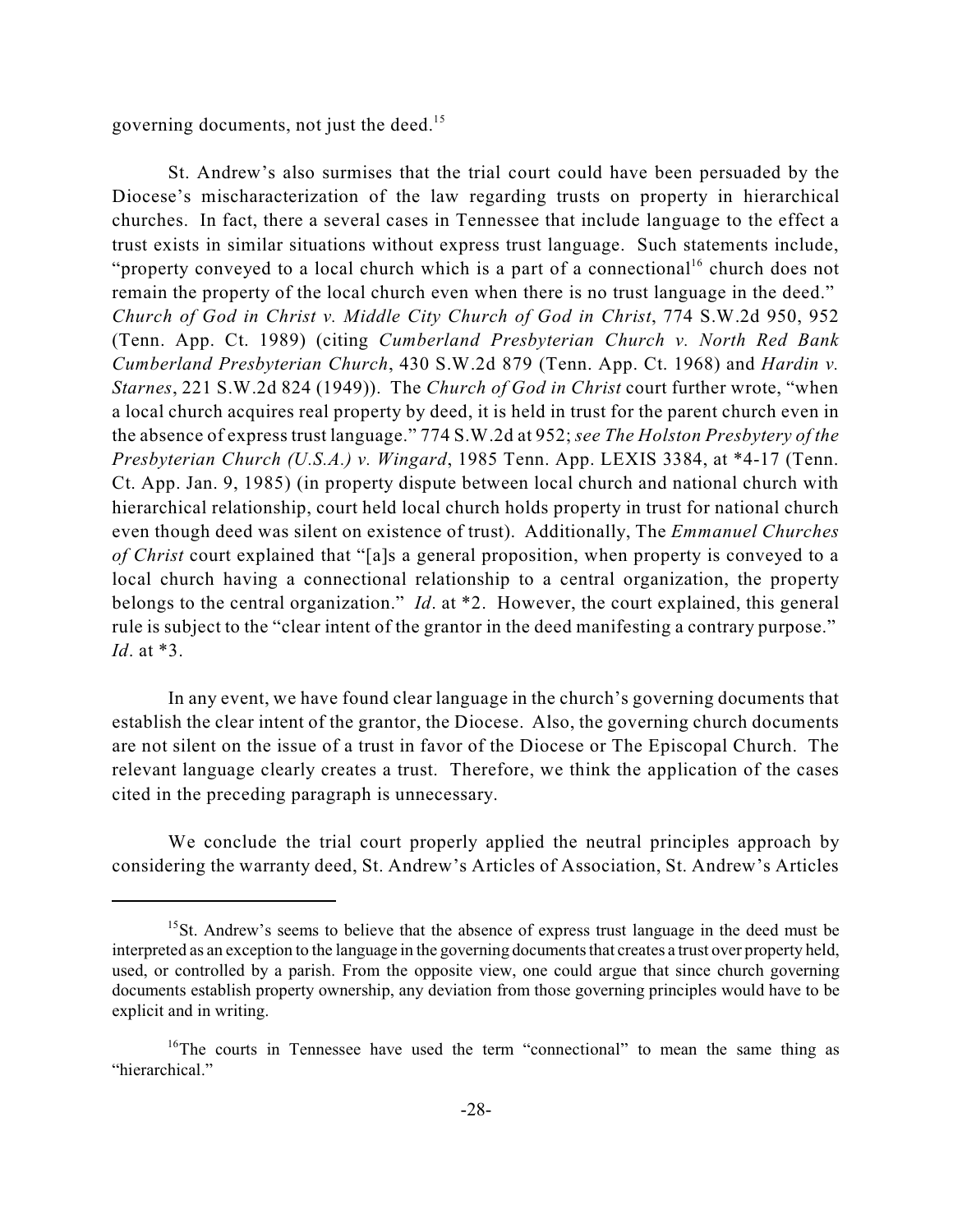of Incorporation, and the Constitution and Canons of The Episcopal Church and the Diocese to determine whether St. Andrew's holds the Property in trust for the Diocese. For the reasons stated by the trial court as well as those stated herein, we hold St. Andrew's holds the Property in trust for the Diocese, and the disassociating members of St. Andrew's are not entitled to claim any ownership interest in the Property.

### **VIII. THE DIOCESE'S ACTION IS NOT TIME-BARRED**

After the trial court issued its order granting the Diocese's motion for summary judgment, St. Andrew's filed a motion to alter or amend on the ground that the Diocese's cause of action is barred by the one-year statute of limitations set forth in the Tennessee Uniform Trust Code. St. Andrew's argued that since the Diocese's claim to the Property was based upon a trust created by provisions of church governing documents, the Diocese was required to bring this action within one year of St. Andrew's declaring its withdrawal from the Diocese of Tennessee in 2006. The trial court denied St. Andrew's motion, holding that the statute of limitations relied upon by St. Andrews had no application to the causes of action brought by plaintiffs. We agree.

Tennessee Code Annotated § 35-15-1005 provides in pertinent part:

(a) A beneficiary may not commence a proceeding against a trustee for breach of trust more than one (1) year after the date the beneficiary or a representative of the beneficiary was sent a report that adequately disclosed facts indicating the existence of a potential claim for breach of trust.

(b) A report adequately discloses facts indicating the existence of a potential claim for breach of trust if it provides sufficient information so that the beneficiary or the beneficiary's representative knows of the potential claim or has sufficient information to be presumed to know of it, or to be put on notice to inquire into its existence.

St. Andrew's argues that it announced its disaffiliation with the Diocese in 2006, and if the Diocese's position is correct that St. Andrew's holds the Property in trust for the Diocese, the Diocese was required to file its action against St. Andrew's, as trustee, within the following year, as set forth in the statute.

Contrary to St. Andrew's argument, the instant lawsuit is not a breach of trust action. This is a declaratory judgment action brought to have the courts determine the rights and